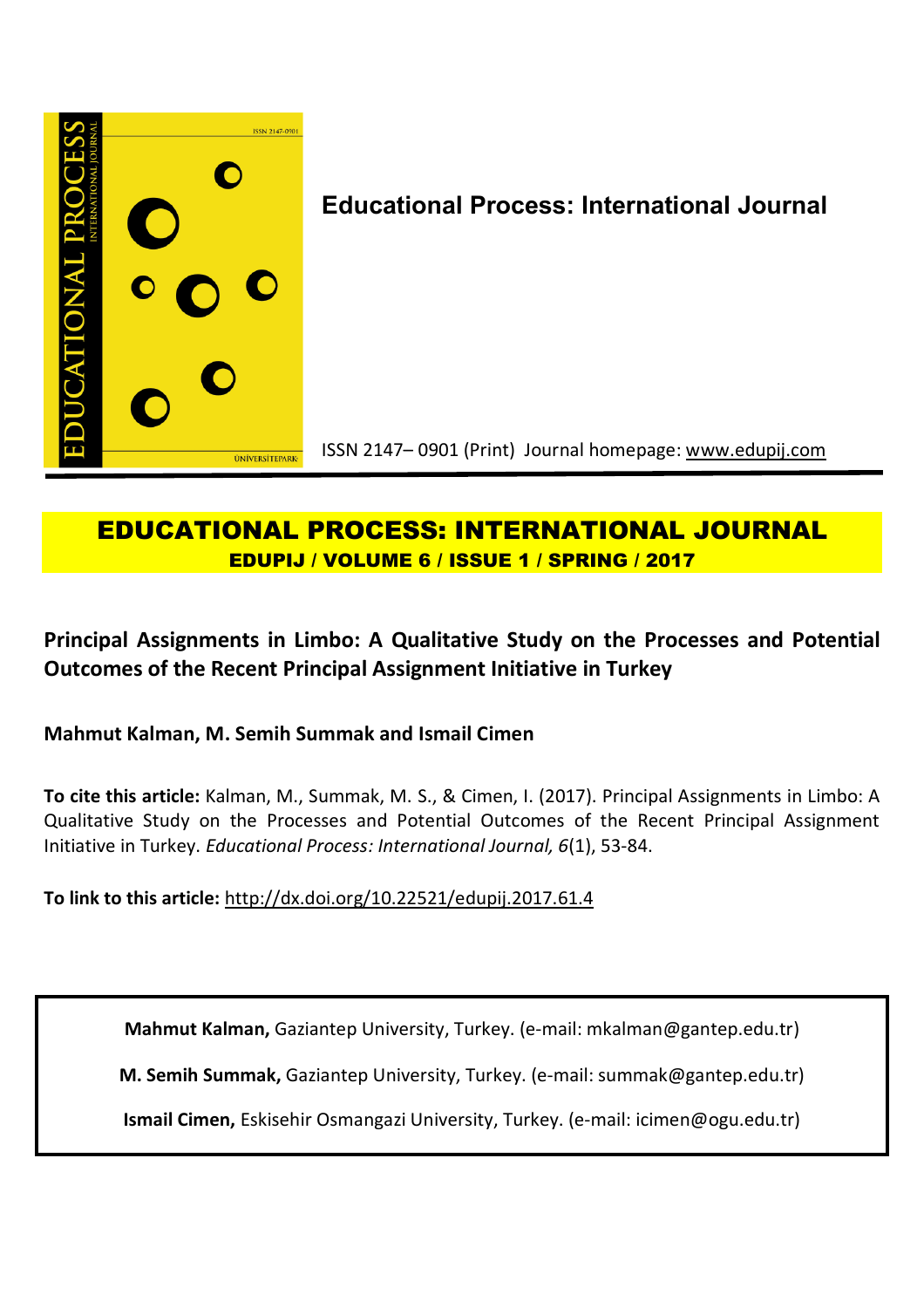## EDUPIJ / VOLUME 6 / ISSUE 1 / 2017 / pp. 53–84.

## **Principal Assignments in Limbo: A Qualitative Study on the Processes and Potential Outcomes of the Recent Principal Assignment Initiative in Turkey**

## MAHMUT KALMAN, M. SEMIH SUMMAK and ISMAIL CIMEN

## **Abstract**

This study aimed at investigating school principals' and teachers' perceptions of the processes pursued in principal assignments and the potential outcomes of the recently enacted initiative concerning the assignments in Turkish public schools. The intrinsic case study was used as the research design. The data were collected through one-onone interviews and focus group discussions. It was concluded that the processes, practices, and procedures followed in the recent initiative were not considered procedurally just and ethical by principals and teachers, and that deservingness had nearly no role in the principal assignments. The participants' thoughts and perceptions overall implied that the principal assignments were entrenched in a quagmire of personal contacts and politics. More important, outcome favorability did not seem to have affected the perceptions of most of the principals. However, there were no significantly divergent views amongst the principals and teachers in terms of justifying and evaluating the initiative.

**Keywords:** principal assignments, principal succession, procedural justice.



 $\sqrt{ref}$  DOI: 10.22521/edupij.2017.61.4

………………………………………........….....………………………………...……………

EDUPIJ / ISSN 2147– 0901 © 2017 Copyright © 2017 by ÜNİVERSİTEPARK Limited edupij.com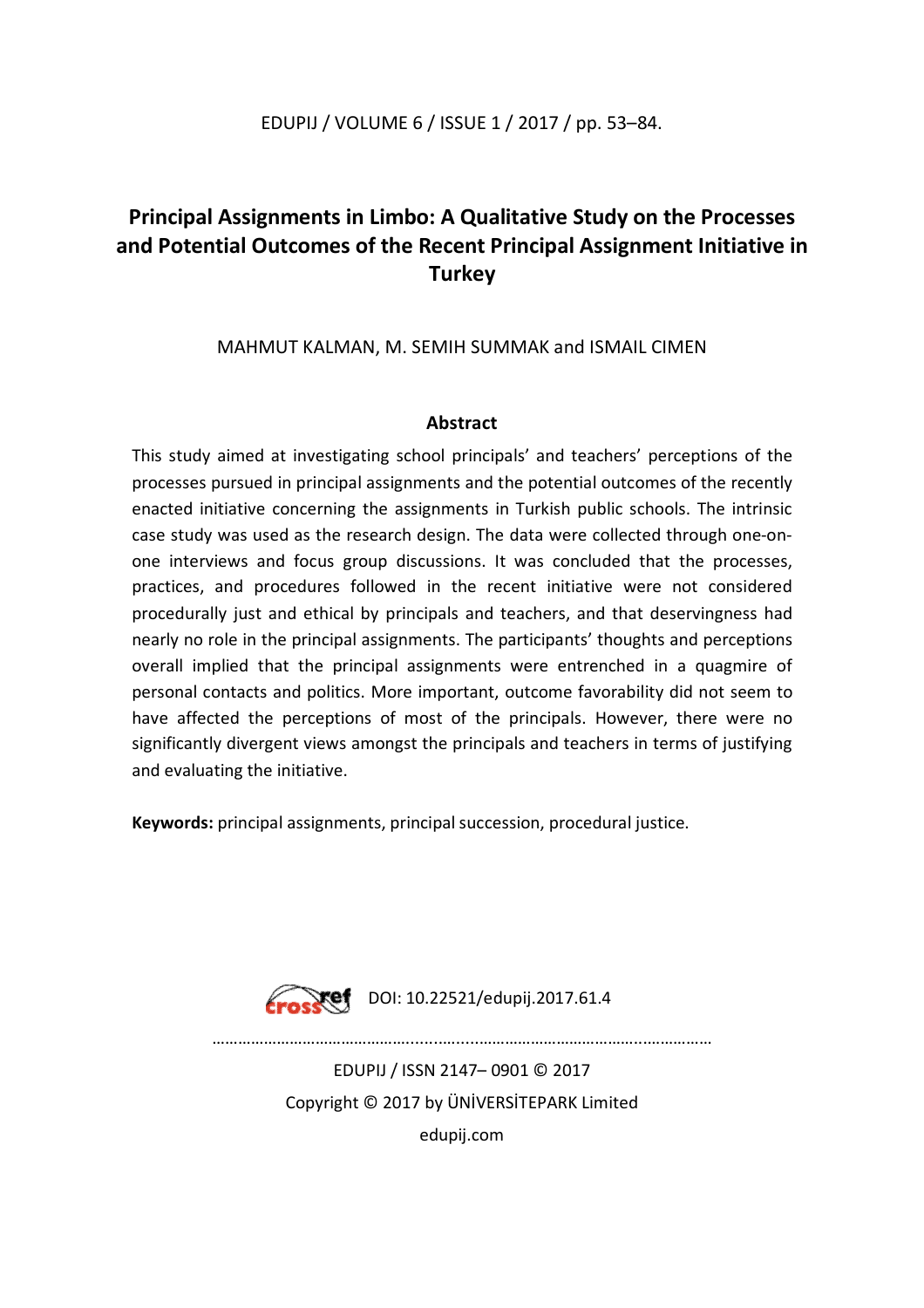#### **Introduction**

The Turkish education system has been an arena for a massive influx of change initiatives over recent years in nearly all aspects and dynamics of the system. One of the significant change initiatives put into effect relates to the assignment of school principals in Turkish public schools. The new initiative brought about a number of novel changes ranging from holding interviews to seeking evaluations from students and teachers for the assignment of school principals. The initiative was launched in 2014, with the regulation laying the legal foundations of the initiative revised in 2015. In the related literature, principal assignments and some topics related to the initiative have been greatly investigated since the regulation's enactment in 2014. However, few studies have dealt with the processes, procedures and practices about the initiative and the potential outcomes of the initiative in public schools by utilizing a procedural justice perspective and a principal succession planning approach. The current study therefore attempts a qualitative methodology research of the topic by seeking the opinions of school principals and teachers, the two main actors witnessing the initiative in practice. The following sections focus on the literature review regarding principal succession and the recent initiative in Turkey, as well as procedural justice and its link to the initiative.

School leadership and some critical issues linked to school leaders' preparation, recruitment, competencies, roles and effects on school outcomes have been a matter of theoretical, philosophical and practical deliberations in the related literature (see Beycioglu & Wildy, 2015; Bush & Glover, 2014; Darling-Hammond, Meyerson, LaPointe, & Orr, 2010; Gurr, Drysdale, & Mulford, 2006; Heffernan, 2016; Niesche, 2011, 2013, 2015; Recepoğlu & Kılınç, 2014). Today, school leadership has become much of the focus of research and inquiry compared to the past, with new, demanding, and complicated tasks and responsibilities faced by school leaders (Cranston, 2007; Pont, 2014) such as leading instruction and reforms, managing budgets, and accounting for student performance (Athanasoula-Reppa & Lazaridou, 2008; Hallinger, 2005). Parallel to these tasks and responsibilities, significant shifts have been apparent in the understanding of professionalization of school leadership (Bush, 2008; Pont, 2014).

The developments in thinking about school leadership as a profession necessitate wider scrutiny of the position, its requirements, functions and relevant outcomes. One of the main aspects of this scrutinization needs to deal with the processes, practices, and procedures concerning "whom to select" and "how to select" in order for school leaders to understand what is expected of them in the context of the current educational system. Selecting or assigning the 'right' people through the 'proper' processes, procedures, and practices, which may be achieved via principal succession planning, may help educational systems prevent wasted time and energy due to improper actions and reforms in the recruitment of principals. This point deserves more attention both from policymakers and researchers in the field of educational administration; as changes in school leadership are linked to changes in the structure of schools. It must be remembered that a change of principal may negatively affect school improvement and school culture in the absence of a planned approach to principal assignments (Amador-Valerio, 2016).

Principal assignments appear stuck in limbo in Turkey, mostly due to an influx of policies, regulations, and change initiatives. The lack of a verified and fine-grained approach to principal assignments/appointments paves the way for starting everything anew in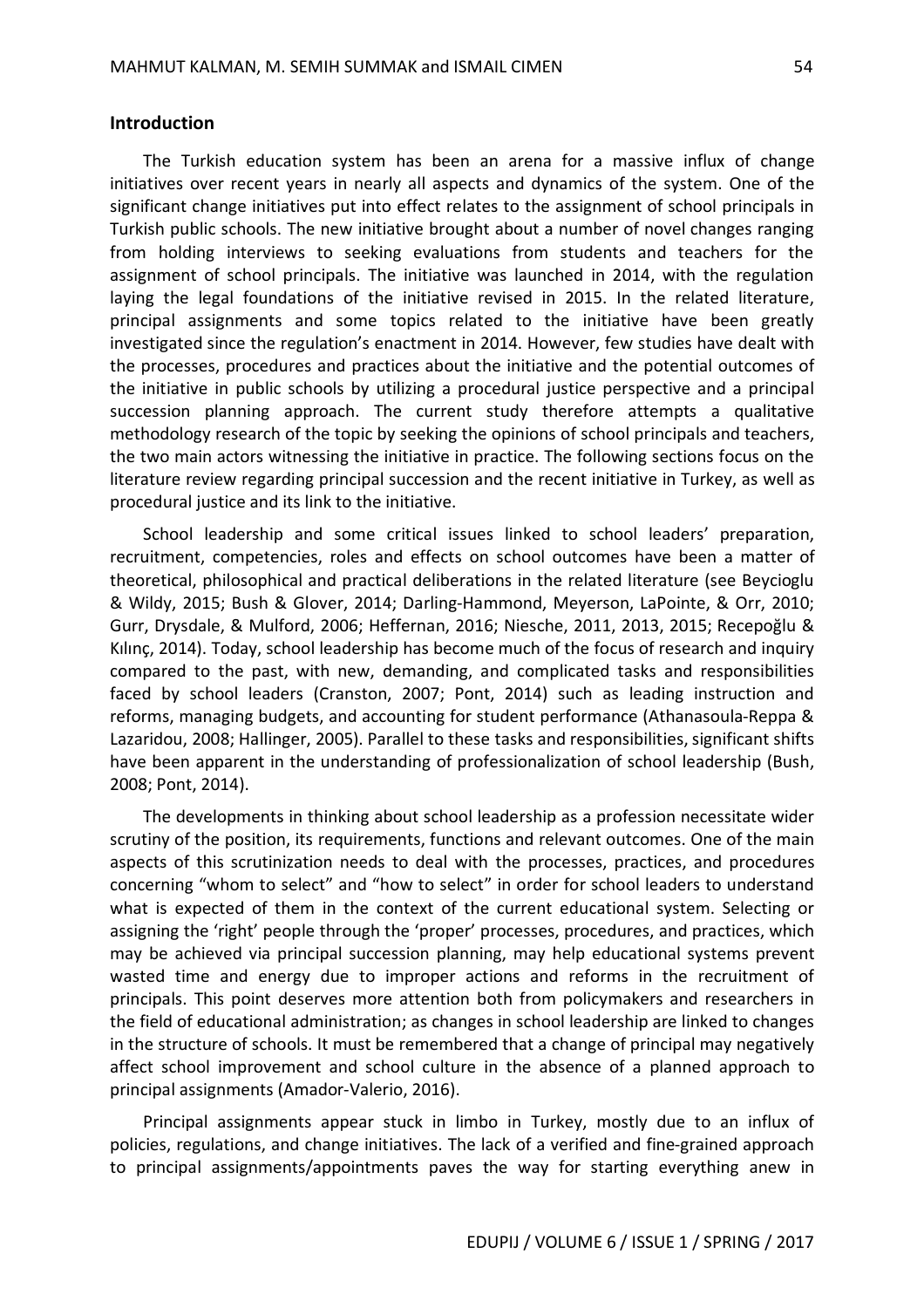schools following an appointment, sometimes disrupting well-functioning aspects, practices, and structures in the educational system. Principal succession planning can help eschew the undesired consequences stemming from the lack of such an approach. This is because the succession of school principals mainly aims at stabilizing transitory phase(s) by ensuring the uninterrupted effective performance of schools through the provision, development, and replacement of key personnel over time; and it covers the departure of administrative personnel and the arrival of their successors to vacant managerial positions through transfer and rotation procedures which regulate leadership succession (White & Cooper, 2011a).

The succession process incorporates principal recruitment, induction, interviewing and ongoing support (White & Cooper, 2011b). Hargreaves and Fink (2006) argue that effective succession is to have a thorough plan or making plans to maintain positive and coordinated leadership throughout the years. To ensure this, closer attention must be paid to the demand, roles and responsibilities of the school leadership position (Normore, 2004). Fink and Brayman (2006, p. 65) propose that "leadership succession plans connect the identification, recruitment, preparation, placement, induction, and ongoing in-service education of leaders." Through succession management systems, organizations are able to promote and identify prospective leaders who can demonstrate the required competencies to take the lead (Myung, Loeb, & Horng, 2011); and additionally, it can help educational systems to adopt a more proactive stance towards leadership talent identification, development, succession, and retention (Rhodes & Brundrett, 2005). Preparation for the position and leadership development programs are therefore key factors in succession planning strategies (Bush, 2011).

Bartlett (2011) explains the essence of succession planning as "to have plans in place that can address the issue of a need for leadership that continuously cultivates future leaders who are skilled in the abilities to bring about continuous improvement" (p. 52). Wellprepared succession planning helps to determine who is the best person for the position and supports candidates to work on the training they need to become a school leader (Trapiano, 2004), which seems to be lacking in Turkey. Rather than strengthening school principals' leadership (Delgado, 2015), developing countries prioritize the practices related to management and administration in schools (Oplatka, 2004). Recruiting, assigning and/or selecting the best candidates to run the schools lie at the heart of attaining desired school outcomes, amongst other things. The reason underpinning this assumption is that, as shown by previous research, school principals and their management practices affect student outcomes, school improvement and effectiveness, and school performance significantly (Barber, Whelan, & Clark, 2010; Bloom, Lemos, Sadun, & van Reenen, 2015; Böhlmark, Grönqvist, & Vlachos, 2016; Coelli & Green, 2012; Dhuey & Smith, 2014; Di Liberto, Schivardi, & Sulis, 2015; Grissom & Loeb, 2010; Hallinger & Heck, 1998; Leithwood, Harris, & Hopkins, 2008). In pursuit of the critical role of principals, succession planning and management are worthy of special attention. However, as Fink and Brayman (2006) and also Brundrett, Rhodes, and Gkolia (2006) put it, a well-established succession planning structure is lacking in most of the school systems; and thus in the public education sector, leadership succession seems to be serendipitous, as is clear in the Turkish education system.

Succession planning and management play a critical role in ensuring successful leadership in schools (Bennett, Carpenter, & Hill, 2011). However, quick-fix solutions and actions regarding principal assignments may not result in the attainment of the long-term goals of the educational systems or the selection of principals displaying the desired strong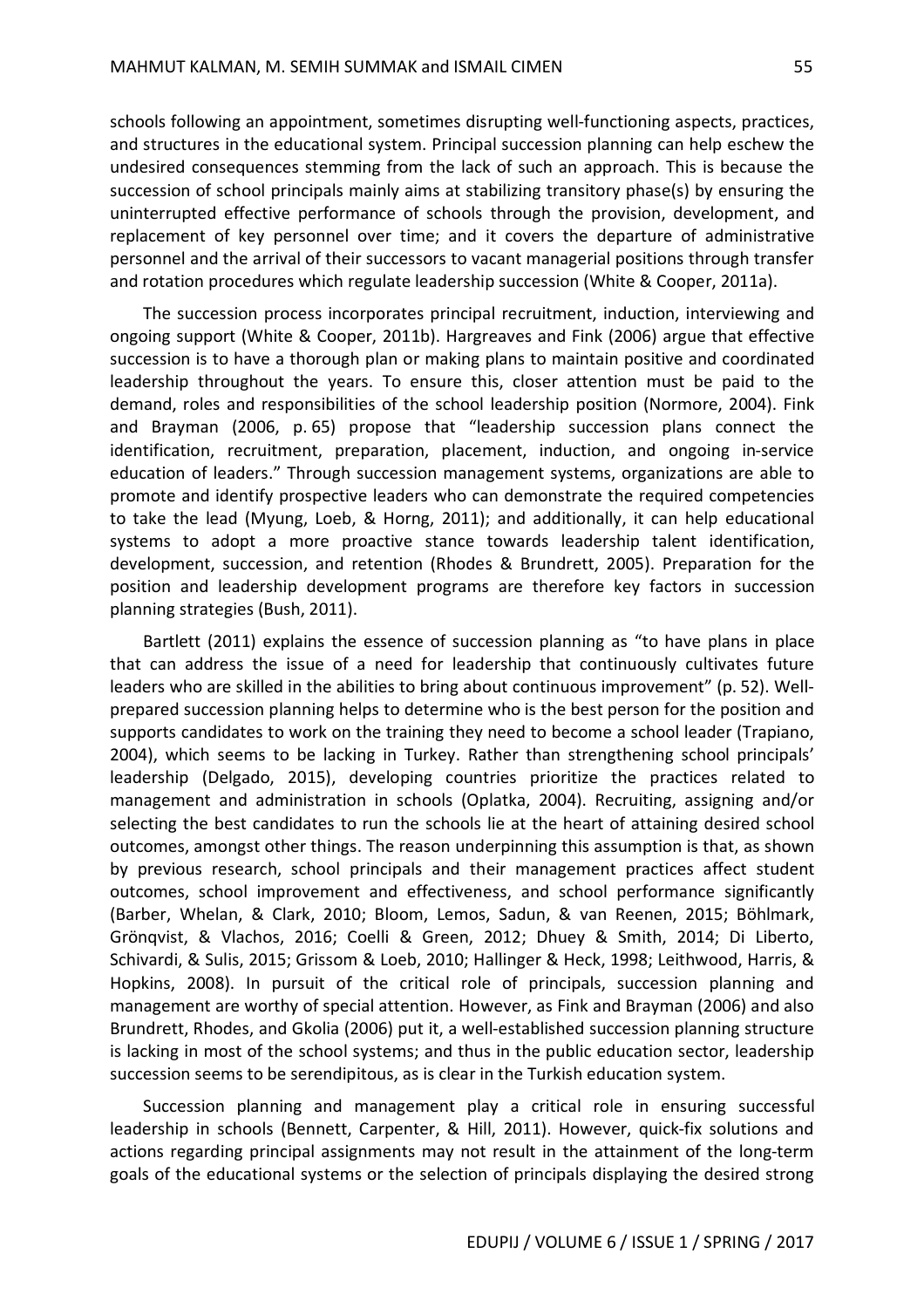leadership. Despite its critical value, the Ministry of National Education (MoNE) lacks a formal leadership succession plan for Turkish schools (Wildy, Clarke, Styles, & Beycioglu, 2010), and there has been instability in the appointment system of school administrators and the requirements of administrators' assignment in Turkey (Yardibi & Küçük, 2015). A complexity that has been allowed to evolve over time surrounds principal appointments which have been mostly conducted through regulations (Pelit, 2015; Sezgin-Nartgün & Ekinci, 2016; Soydan, 2016). Regulations for and approaches to assigning school principals are frequently changed, which makes it impossible to implement long-term projects (Sezer, 2016). However, Turkey has recently taken an important step with legal regulation which can be regarded as a preliminary step for principal succession planning, because at least theoretically, it aims to enhance school principals' performance and target the improvement of schools (MoNE, 2014b).

In the former system, school principals could remain in their post as principal until retirement or chose willingly to leave the position. However, according to the recent initiative (Law no: 6528), principals who complete their incumbency of four years are now supposed to vacate the position. New principals are to be assigned to the principalship positions for four years after an interview with a jury consisting of authorized officials from the Provincial Directorate of National Education. In addition to the interview, applicant performance is evaluated by various stakeholders, including the students and teachers of the appointed school (MoNE, 2014a, 2014b).

After the multi-step evaluation, applicants who gain at least 75 points in total can be assigned to the principalship with the proposal of the Provincial Director of National Education and subsequent approval of the Provincial Governor (MoNE, 2014a). According to the MoNE statistics, there are up to 17,216 principals and 42,793 vice-principals facing the possibility of dismissal from their administrative posts in Turkey (TEDMEM [Turkish Education Association], 2014) due to implementation of this new initiative.

The recent initiative concerning principal assignments needs to be investigated through a procedural justice perspective. As procedural justice corresponds to the fairness of the policies and procedures used in decision-making (Michel, Stegmaier, & Sonntag, 2010; Özyurt, 2010; Saunders & Thornhill, 2003; Yılmaz & Taşdan, 2009), such a perspective could shed light on the reasons behind perceived fairness and/or unfairness perceptions of stakeholders in education. It is noted from the literature that justice-related issues need to be examined in times of change as the sensitivity to justice increases in such times of uncertain circumstance (Lind & van den Bos, 2002; Marzucco, Marique, Stinglhamber, de Roeck, & Hansez, 2014). A new path for principal assignments is being pursued in Turkey, and this novelty in assignments can be accepted as a change as it has brought about alterations to the practices and policies of the MoNE regarding principal assignments. Thus, to better grasp the dynamics of the change, a justice perspective the required next step (Novelli, Kirkman, & Shapiro, 1995).

Research shows that feelings of trust or mistrust are closely related to the processes of change and justice (Hoy & Tarter, 2004; Pitts, 2006; Saunders & Thornhill, 2003), and justice perceptions positively affect organizational members' support and motivation for change (Karriker, 2007). Research on the principal assignment initiative has shown that the regulation was negatively perceived by principals and teachers due to varying reasons (Arabacı, Şanlı, & Altun, 2015; Bozkurt & Bellibaş, 2016; Yolcu & Bayram, 2015); however, the views of the principals and teachers were not discussed from a procedural justice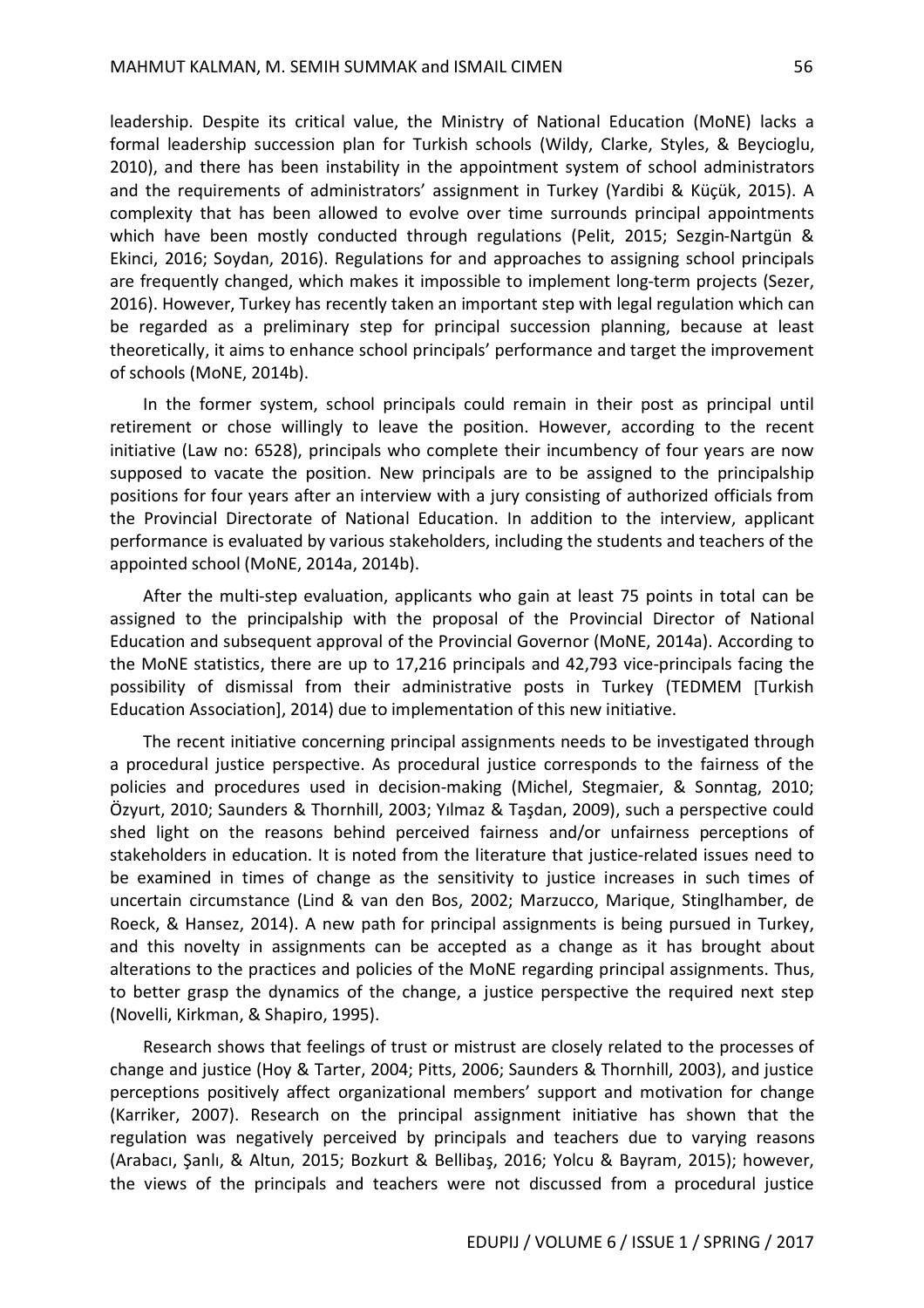perspective. This current study was therefore framed so as to look at the initiative from a different standpoint in order to unearth new evidence with regards to the topic.

The current study attempts to explore the perceptions of school principals and teachers with regard to the assignment and replacement of school principals in the case of Turkish public K-12 education. The study hopes to contribute to the existing knowledgebase through revealing how perceived justice and/or injustice shapes the opinions of those who are differently affected by the change, largely because of the lack of standardization of processes, procedures, and practices in the assignment of school principals. The study aims at investigating school principals' and teachers' perceptions of the processes and potential outcomes of the system-wide principal assignment initiative launched for public schools throughout Turkey from a qualitative perspective. In line with the purpose of the study, the research questions which guided the study were;

- "How do school principals and teachers perceive the processes, procedures, and practices implemented during the recent principal assignment initiative?"
- "What are the potential outcomes of the initiative in terms of schools and the principalship position?"

#### **Methodology**

The researchers employed the intrinsic case study design in the study. Case studies include "analyses of persons, events, decisions, periods, projects, policies, institutions, or other systems that are studied holistically by one or more methods" (Thomas, 2011, p. 513). A set of qualitative procedures were used in this study to reveal comprehensive information and evidence about the recent principal assignment initiative, as suggested in the literature on qualitative case study research (Luck, Jackson, & Usher, 2006; Patton, 2002; Saldaña, 2011; VanWynsberghe & Khan, 2007).

A total of 11 school principals (four females, seven males) and 11 teachers (five females, six males) formed the study group (n=22) of the research. From the 11 principals, two had worked previously as principals in primary and middle schools and were now reappointed as teachers, while the rest were serving principals, vice-principals or former teachers now assigned as school principals to kindergartens, primary, middle, or high schools. However, none of the 11 teachers had previously held a principalship position. The researchers selected 11 principals and five teachers via a maximum variation sampling technique to assure participant variation in order to present information dialectically from different positions at all levels of education; those still holding the position, those being newly assigned and those returned to the classroom as teachers. However, the interviewees participating in the focus group discussions were recruited through convenience sampling technique.

The data were gathered via a semi-structured interview protocol covering seven openended questions. The questions in the protocol were structured through a reflective and dialogic process (Agee, 2009), based on the relevant literature (Jacob & Furgerson, 2012). The data were collected using audio recorders, and some notes were also taken during the interviews. The interviews lasted a duration of between 20 and 45 minutes and proceeded until no new theme emerged. The records were then transcribed verbatim. The focus group interview lasted 101 minutes in total. The inductive content analysis technique (Krippendorff, 2013) was applied in order to unearth the patterns of meaningful units,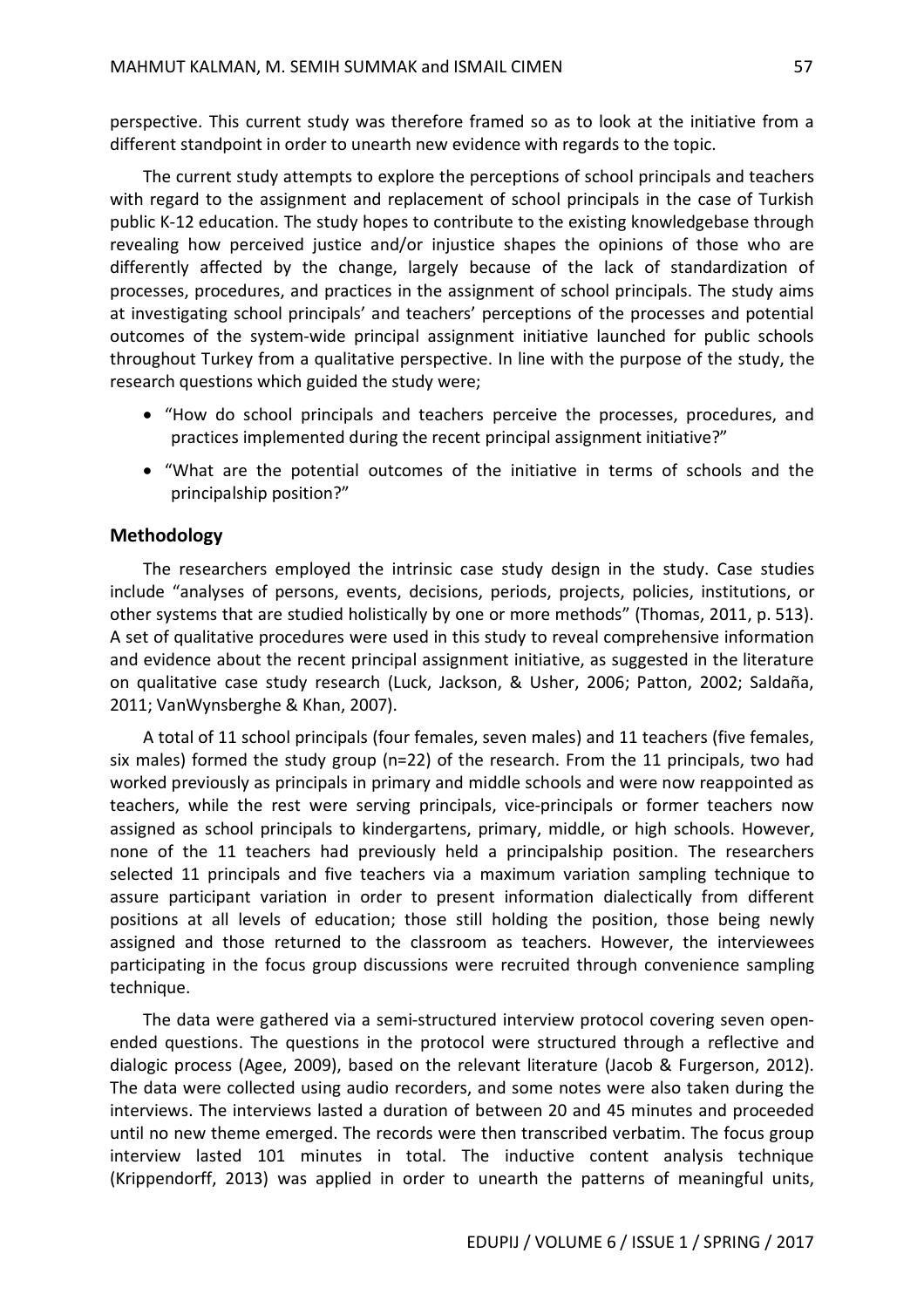including larger and smaller ones. Inductive content analysis is a kind of inductive reasoning in which categories gather around a general theme. It is used to identify central themes by reducing raw data to a set of categories. The following open-ended questions included in the interview protocol were posed to the participants:

- What do you think of the recent initiative put into effect by Law no: 6528 regarding the assignment of school principals?
- What do you think of the way and process of implementation of this law/regulation?
- Given the new processes, procedures, and practices about the assignment of principals, do you think the law/regulation complies with the principles of justice?
- What do you think of the assessment criteria used to assign school principals?
- What consequences would this law/regulation bring about in practice when compared to the former approach in terms of school principal assignments?
- How would this law/regulation affect the principalship and public schools?
- What do you think of the rationale underlying this new law/regulation?

## **Findings**

This section is divided into two part: the findings obtained from school principals are presented in the first part, and the second part provides the findings gathered from teachers. While presenting authentic quotations, 'I' was used to denote principals, and 'T' was used for teachers.

## *Findings related to school principals' perceptions*

Seven main themes, related sub-themes and codes emerged in the qualitative analysis of the data based on school principals' perceptions. Authentic quotations concerning striking themes and/or sub-themes are also presented in relevant contexts. The first theme was constructed based on school principals' general perceptions about the initiative. Table 1 demonstrates the main theme, sub-themes, and related codes/concepts.

| Main theme | General perceptions about the change            |                       |                                           |   |
|------------|-------------------------------------------------|-----------------------|-------------------------------------------|---|
| Sub-themes | Positive perceptions                            |                       | <b>Negative perceptions</b>               |   |
| Codes      | A necessary change                              | 4                     | Political interference                    | 5 |
|            | Refreshment in<br>management                    | 4                     | Ignoring qualifications                   | 4 |
|            | Discharging principals<br>with poor performance | $\mathbf{2}^{\prime}$ | Setting up a «cadre» in public<br>schools | 4 |
|            | Discharging older<br>principals                 | 1                     | Chaos and complexity in schools           | 3 |
|            | Professional<br>development                     | 1                     | Unfairness                                | 3 |
|            |                                                 |                       | Deposing experienced school<br>principals |   |
|            |                                                 |                       | Disruption of education                   |   |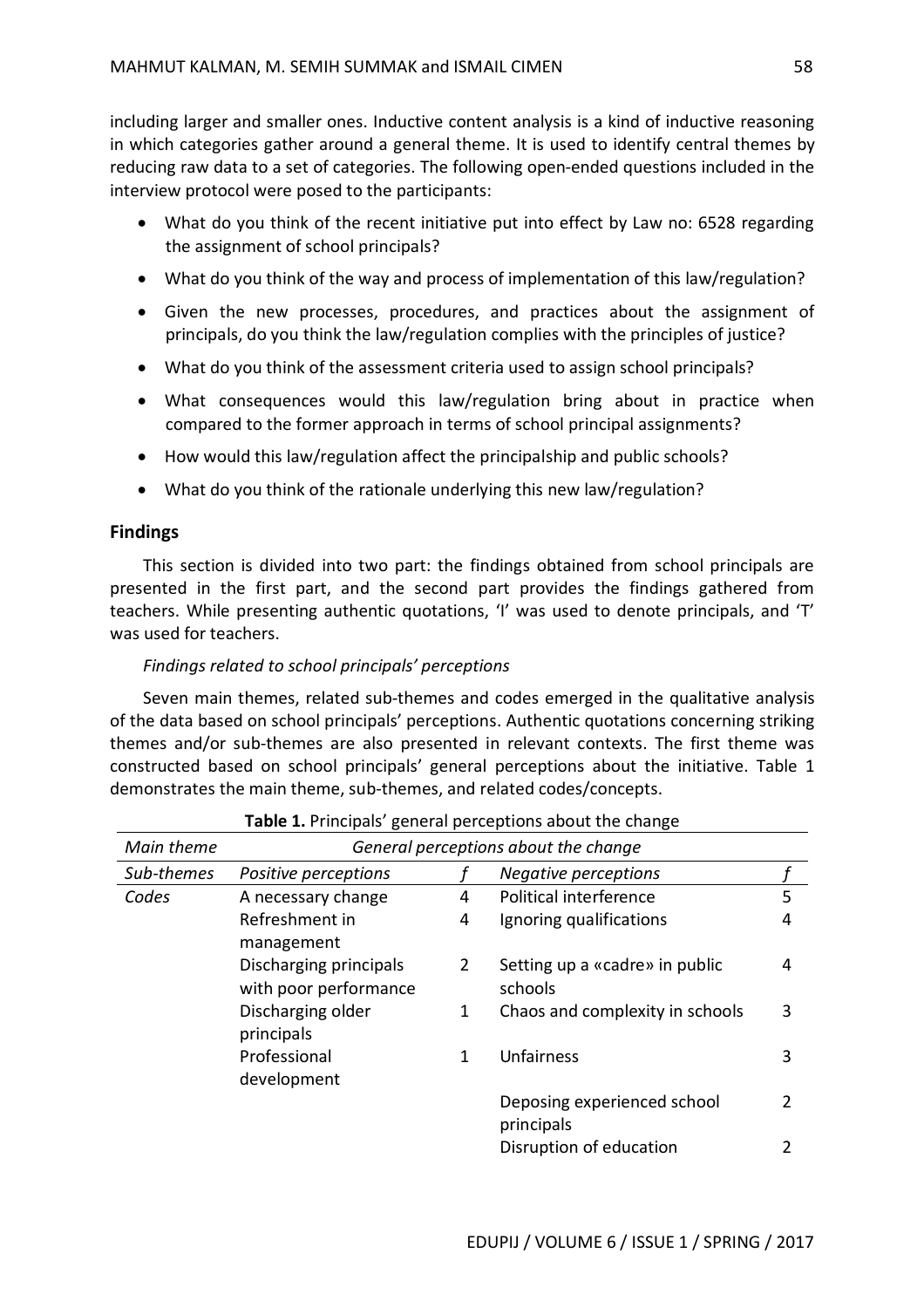| Main theme | General perceptions about the change                |  |                       |  |
|------------|-----------------------------------------------------|--|-----------------------|--|
| Sub-themes | <b>Negative perceptions</b><br>Positive perceptions |  |                       |  |
|            | Assignment of inexperienced                         |  |                       |  |
|            | principals                                          |  |                       |  |
|            | A negative change                                   |  |                       |  |
|            |                                                     |  | Unethical             |  |
|            |                                                     |  | An attempt to vanish  |  |
|            |                                                     |  | organizational memory |  |

School principals' views on the initiative about the principal assignments differed as can be seen in Table 1. The first sub-theme related to the positive perceptions of the initiative which was seen as a necessary step to refresh managerial positions. By this initiative, as some school principals believed that those who did not perform well or were much older could be dismissed from the managerial positions. They believed that the change initiative was necessary since it might compel the candidates to the principalship to develop themselves professionally. The positive perceptions may be interpreted as an outcry of a need felt for change in principal assignments by those waiting to hold school principalship positions. On the other hand, the recent change was mostly perceived negatively due to the procedures and processes pursued during the change, the effects of the change on education and schools, the perceived indifference to managerial experience and qualifications, political orientation and vanishing organizational memory.

Believing that the change would eliminate ineffective principals, a newly appointed principal opined that:

Some school principals were ineffective and had lost their sensitivity to school-related issues as they had been living in the same organizational culture for a long time. There was a kind of managerial blindness. Therefore, the former system had to be revised. (I4)

I10, who was re-assigned after not completing his four years of incumbency at the time of the change initiative, stated that the new system helped to dismiss the entrenched cadre of ineffective principals, but regarded the change as an attempt to vanish organizational memory. He argued:

The change has some positive aspects like dismissing the ineffective ones, but we have witnessed that it has become a change through which many good principals have lost their positions too. In fact, these are the things which are done with political purpose. (I10)

Consistent with I10's views, a female principal expressed her feelings as follows:

I think the authorities can dismiss ineligible principals in a proper way…but there is no point in disrupting the modus operandi of the schools. Always the same people stay in management positions: those who work hard and who do not. There is no way for new-comers to hold the position. It is significant to discharge those who do not work, but not to dismiss those whose schools are well run. I have not felt a progress in this sense. (I8)

I8 clearly asserted that the authorities must dismiss unsuccessful school principals, not those who are running schools properly. As can be understood from her feelings, she *partly*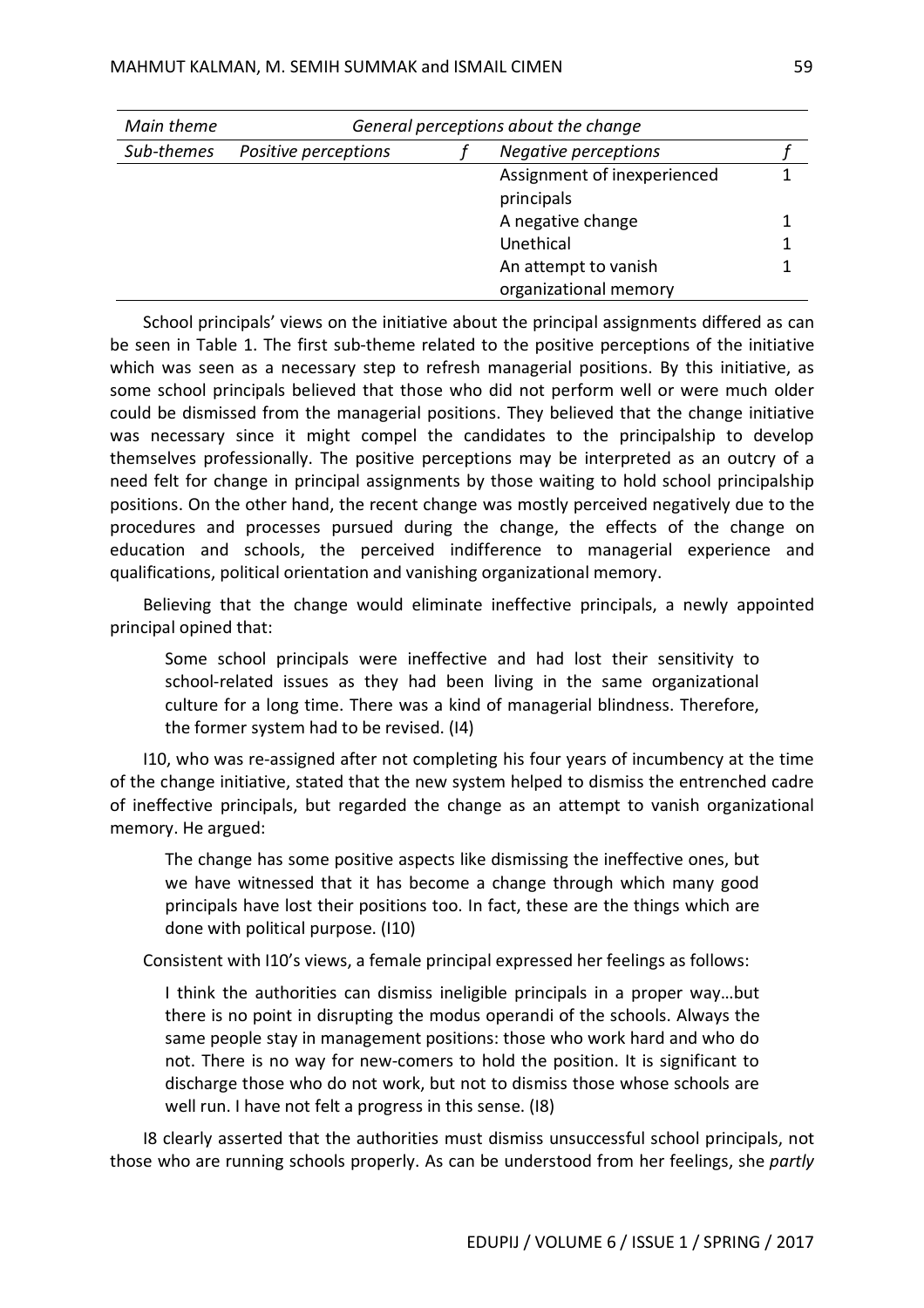supported the new initiative as it offers a new way for the entry of new blood and the departure of principals with poor performance.

The second theme covered themes incorporating the way the recent change was put into practice and its effects on education and schools. Table 2 shows the themes; "implementation process and its effects", "evaluation criteria and process", "the future of the principalship position", and "outcomes of the new initiative" and the related sub-themes and codes.

| Main theme | Implementation process/ effect                 | f              |
|------------|------------------------------------------------|----------------|
|            | Lack of a formal informing process             | 11             |
|            | Discontentment with the process                | 8              |
|            | Ignoring the equity principle                  | 5              |
|            | Disregarding data about actual performance     | 5              |
|            | Non-participation in decision making           | 5              |
| Sub-themes | Politically oriented planning                  | 3              |
|            | Unfair assignments                             | 3              |
|            | Acting based on manipulated lists              | 3              |
|            | Problems with timing                           | 2              |
|            | Unprepared and abrupt                          | 2              |
| Main theme | Evaluation criteria and process                |                |
|            | Evaluators' incompetency                       | 9              |
|            | Effects of unions                              | 7              |
|            | Unrealistic/symbolic scoring                   | 6              |
|            | <b>Biased</b>                                  | 5              |
| Sub-themes | Non-transparent                                | 5              |
|            | Ignoring managerial experience and performance | 4              |
|            | Effects of political stance                    | 4              |
|            | Inappropriate criteria                         | 3              |
|            | Illegitimate                                   | 3              |
|            | Unscientific                                   | 1              |
| Main theme | Future of principalship position               | $\mathbf f$    |
|            | Devaluation of the managerial position         | 4              |
|            | Feeling uncommitted                            | 3              |
| Sub-themes | School principals showing off (advertising)    | 3              |
|            | Assigning obedient people                      | 3              |
|            | Principals masquerading real problems          | $\mathbf{1}$   |
|            | (mushroom management)                          |                |
| Main theme | Outcomes of new initiative                     |                |
|            | Exacerbating the current/chronic problems      | 5              |
|            | Increasing polarization/balkanization          | 2              |
| Sub-themes | An atmosphere of conflict and discomfort       | 2              |
|            | Lack of tolerance for diversity                | $\overline{2}$ |
|            | A state of flux in principal assignments       |                |
|            | Losing the potential human capital             | 1              |

| Table 2. Implementation process and effects, evaluation criteria and process, future of |
|-----------------------------------------------------------------------------------------|
| principalship position, outcomes of new initiative                                      |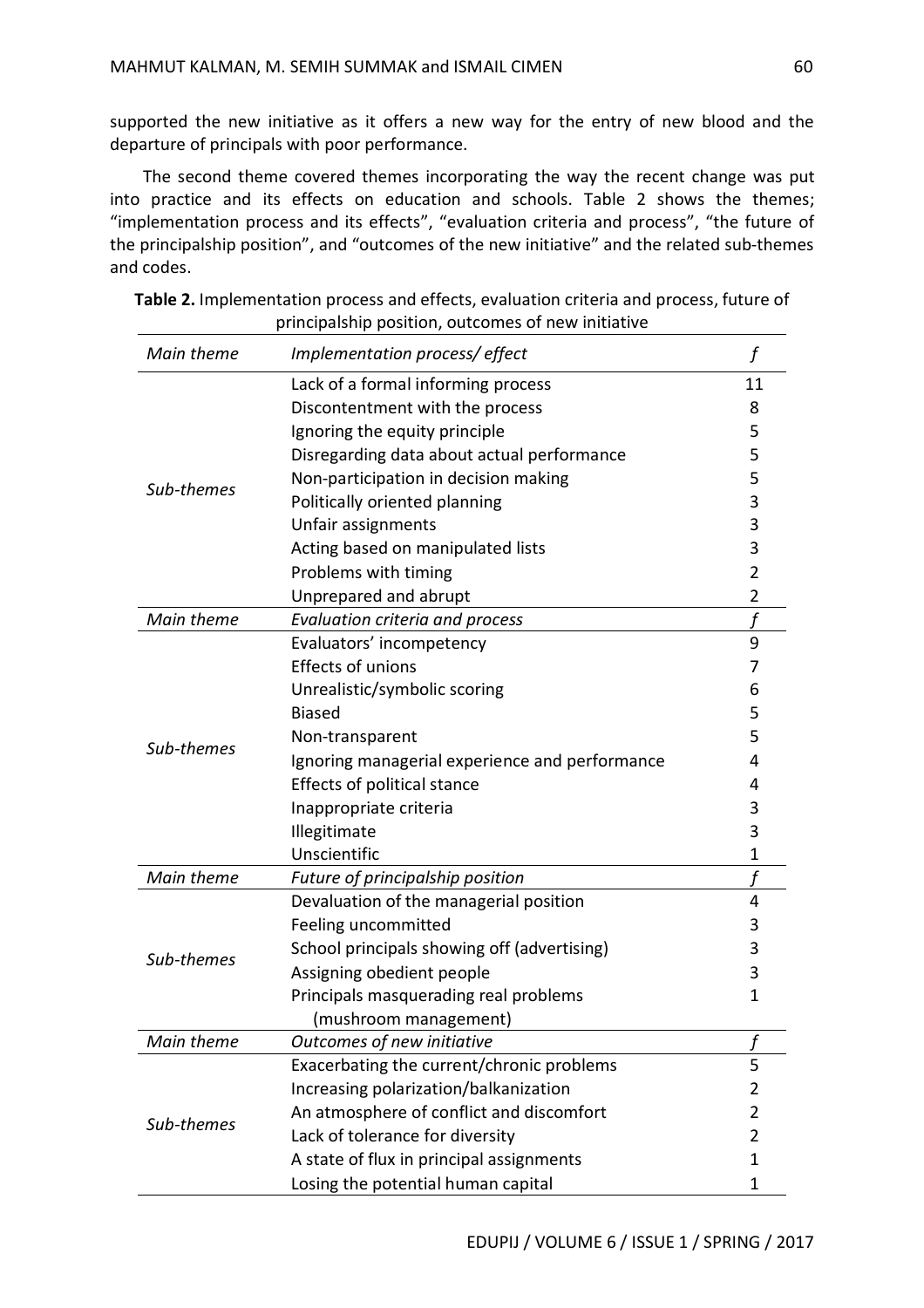The participants' views on the implementation process of the recent initiative included the problems in ensuring change-related information, equity, using performance data, topdown decision making, timing, processes, planning, and assignments. The most accentuated issues in the change process were the lack of a formal informing process, the uncanny disregard of the principle of equity (outcome-related) and discontentment with the process and procedures followed in the change process (process-related). Most of the former, reassigned, and newly assigned principals were in agreement about the problems linked with the informing process, equity, using performance data, timing, processes, and planning. A former principal's and a newly appointed principal's thoughts depict the implementation process in detail. A former principal noted: "No one asked for our opinions about this implementation that can affect the MoNE deeply, and that really saddened us" (I2).

I11 also mentioned nearly the same issues:

In the preparation phase of a former regulation, the MoNE asked our views. I personally raised many concerns about some aspects of it. After it was enacted, I saw that my views were considered and some items were rearranged. It made me happy, but for the present one, I cannot say the same thing. No one asked us anything. (I11)

I2 and I11 underscored the importance of listening to the voice of significant stakeholders in the education system, the change recipients. As principals were directly affected by the change, letting them voice their thoughts could be critical for a smooth transition from the former to the new approach. A new principal and a re-assigned principal commented:

We learned everything about this law from social media, blogs, and the unions. No one informed us about the law formally beforehand. We had a meeting with the Provincial Director of National Education, but there were no clear explanations about the incoming change and assignments. (I5)

No one gave us any information about the regulation…They followed an 'I-didand-it-happened' format. The policymakers arranged everything according to what they thought in one month, and we received a formal announcement on the implementation of the regulation afterwards. (I9)

I10 and I11, two male school principals, agreed with I9 and stated almost the same concerns. As implied by I5, I9, I10, and I11, there was no mechanism which informed the implementers of change and enabled them to make suggestions about its novelties.

Evaluation criteria and process was another theme. This theme covered issues about the selection and assignment criteria and in what ways these were thought unfair. Most of the participants complained about the evaluation criteria, the evaluators, and the evaluation process. Most of them (n=8) noted that those who rated/evaluated school principals and made decisions about the selection and assignments were not qualified to take place in the interview panel/commission. Another issue was related to the transparency of the process. They argued that no one knew what happened during the interviews. The interviews and the questions asked were not considered to be objective and appropriate for selecting new school principals, as put forward by some principals' views. Some principals thought that some specific unions were effective in new assignments and that the political stance of the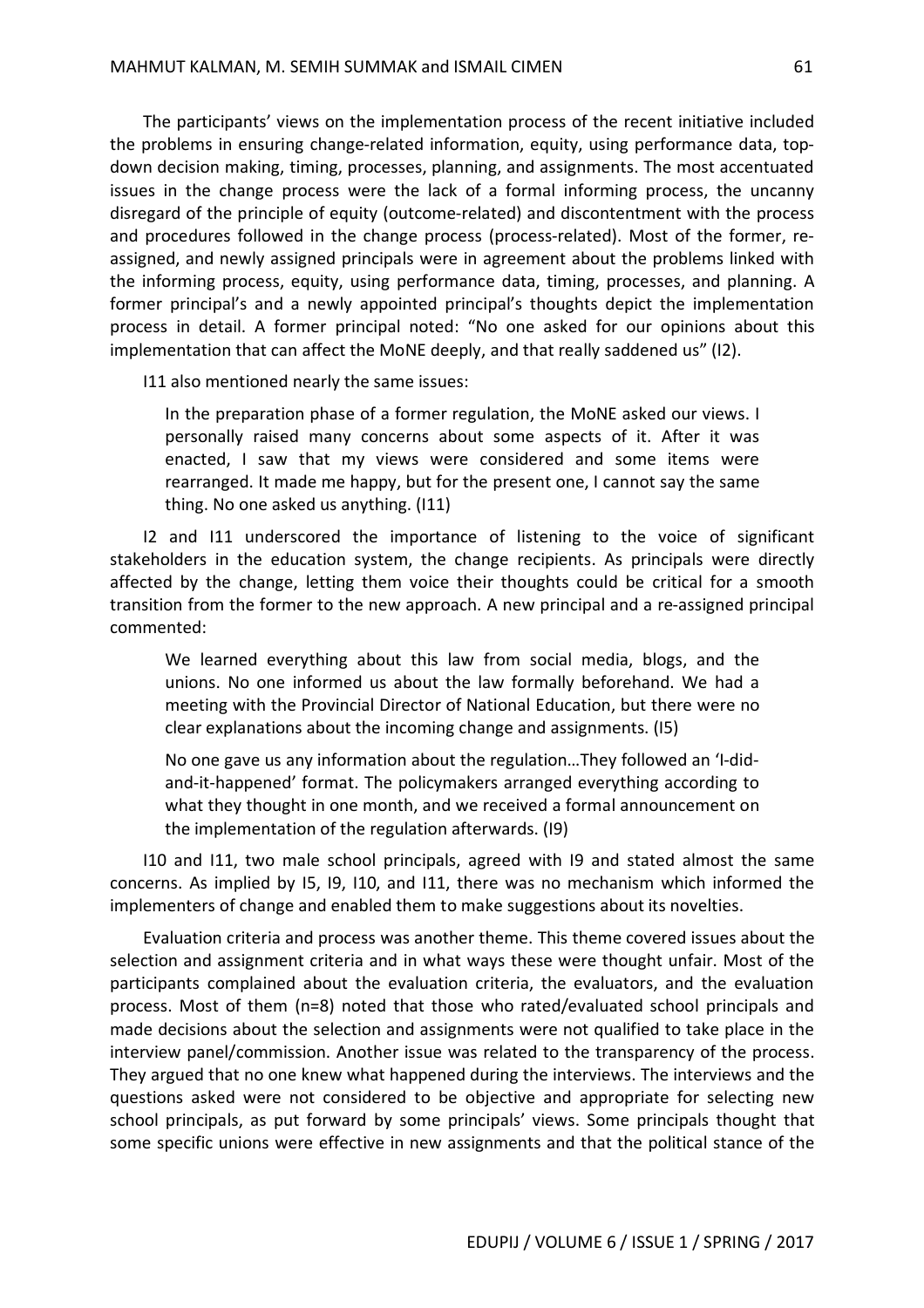candidates was one of the main parameters of getting the principalship chair. One former school principal commented:

I want to say something assertive. I knew who would be assigned to some schools before they were appointed with high scores. In other words, even without oral examination/interviews, the assignment of these names was certain. Equity was not taken into consideration. (I1)

I1 believed that all the process was symbolic as everything had been put on the stage beforehand. One female principal stated:

"Principals who were affiliated with one particular union were mostly assigned again. I think the system selects its own advocates. This is my belief" (I9).

Although I9 was still holding the (re-assigned) position, in other words, the outcome was favorable for her; she stated similar thoughts with I1 who had been dismissed. Another female principal still holding the position commented:

In that process, I got upset for some of my friends. I was not happy that I had been found successful in the exam. Because people, as I assume, thought this question, "Who did you support and therefore were selected for the principalship?" I wanted everyone to know that I had been selected having been successful in the exam and deserved the position. A kind of stigmatization happened. (I8)

I8 mentioned her sadness due to people's thoughts of newly appointed principals and of their way of being assigned.

The future of principalship position emerged as another main theme which included the effects of the recent initiative on the principalship position in public schools. This theme consisted of school principals' views about how the recent change would affect the principalship position in the future. One of the effects of the new initiative on the principalship position was related with candidates' unwillingness to seek a managerial position. The new selection and assignment process, which means a reappraisal process for candidates, was considered daunting; and the existing processes and practices in principal assignments were thought to discourage young prospective principals in the future. Furthermore, the former and some of the re-assigned principals lost their trust in the system due to the subjectivity of the system and possibility of being dismissed anytime. Furthermore, former principals opined that most of the new principals would be mushroom managers as they believed that they would show off for fear of losing their positions. They would masquerade real problems faced in their schools and deal with petty details such as replacing a broken window. Newly appointed school principals, however, believed that time would show how this change would affect school principalship. A newly appointed male principal commented: "After this law, the school principalship position may lose its attractiveness as principals will change every four years. They will feel under pressure when they do anything in their schools" (I7).

A former school principal stated that:

I personally do not believe that this new change will solve any chronic problems that our schools are facing. It has been about five months since the new regulation was put into practice; however, I did not see new school principals dealing with the daunting challenges lying ahead of their schools.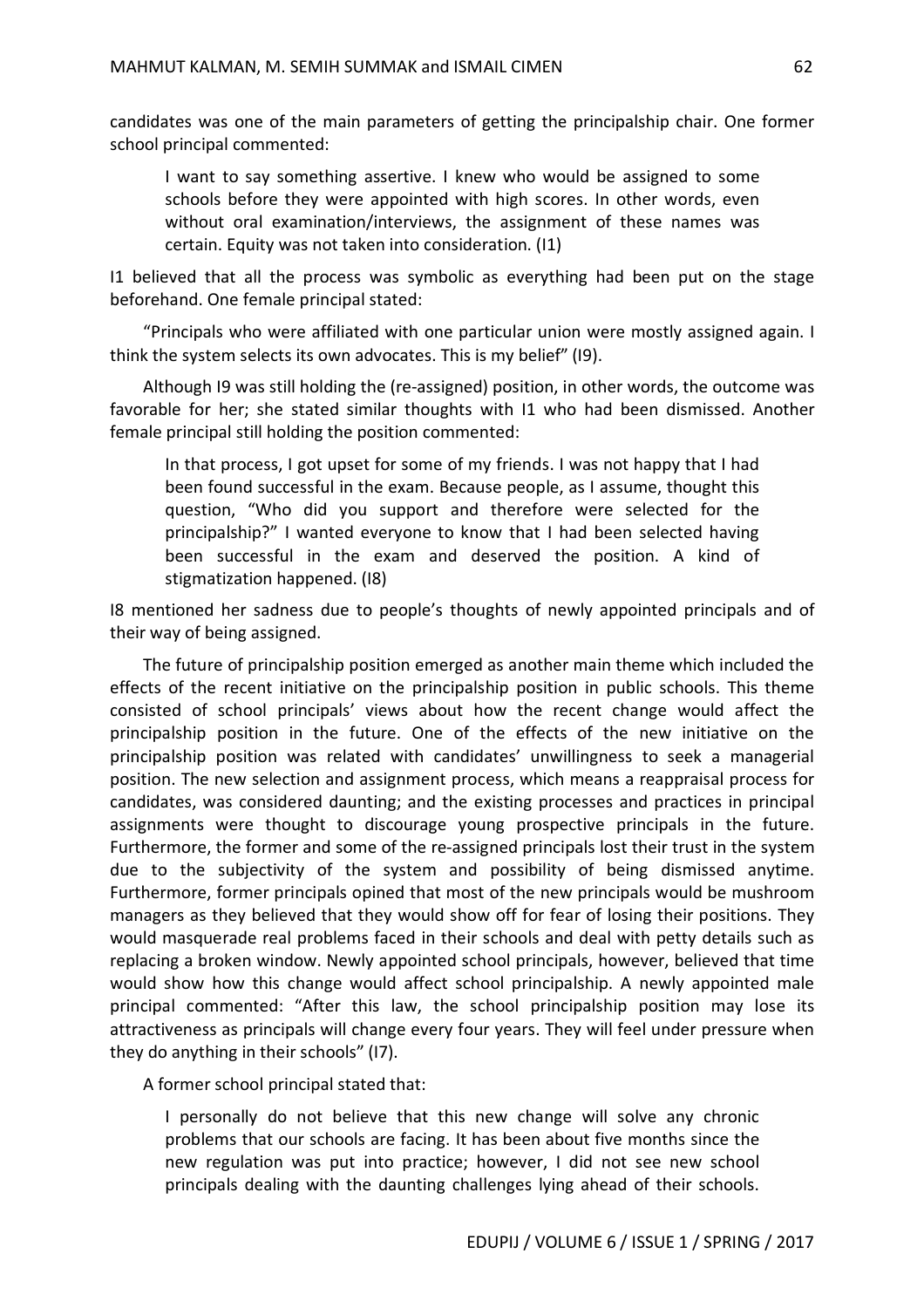You can also see this on their schools' Facebook accounts. They share ordinary things, like painting a wall in the school, as masterpieces, thereby try to give an exaggerated impression about themselves. (I2)

Disconfirming I2's perceptions, I11 believed that the newly assigned principals were doing great things at schools: *"*I went to the schools of the new principals and saw the great things that they are doing at their schools" (I11).

As for the outcomes of the recent initiative presented in Table 2, many of the principals were not hopeful about the consequences which this new initiative would bring about. Two principals were pessimistic about the contributions of this system for the solution of the problems faced: "These new regulations cannot solve chronic problems of national education" (I7); "This change was not a priority for us. We have some other chronic problems to be handled first" (I8).

Another point specified by a former school principal focused on polarization/ balkanization in schools. As a politically-oriented change initiative, he believed, the change would lead to a chaotic atmosphere sharpened by political stances. Other principals emphasized two other negative aspects of the change: conflict and discomfort, and the lack of tolerance for diversity. These perceptions were clearly delineated in principals' views: "We have dynamited the system with this new regulation. Social polarization has deepened in schools. Tolerance for diversity has been removed" (I2); "There will be a culture of conflict and discomfort in schools" (I1).

One female principal felt hopeless about the principalship position at schools due to the political interference. She continued:

We do not have to look at the future. Even though those who are affiliated with different unions do really good job in schools, they are not recognized by the authorities. The reason, as we think, is that we are not their advocates. (I9)

I10's views were consistent with I9. However, another female principal (I8) did not agree with I2, I9, and I10. She (I8) asserted that politics had always been a part of principal assignment and selection. She commented: "In the past, when other governments were in power, there was more political interference with the principal selection. I think the degree of political orientation or interference is softer now. In the past, it was more intense" (I8). Tables 3a and 3b demonstrate the two themes, *the effects of the new initiative on school principals* (Table 3a) and *suggestions for a fair and well-operating system* (Table 3b), together with related sub-themes and codes.

| Main theme | Effects on school principals               |   |                                    |  |
|------------|--------------------------------------------|---|------------------------------------|--|
|            | Newly assigned &<br>re-assigned principals |   | Former & re-assigned<br>principals |  |
| Sub-themes | Prejudice                                  | 4 | Decrease in commitment             |  |
|            | Less commitment to<br>schools              | 3 | Sense of injustice                 |  |
|            | Teacher resistance                         |   | Loss of energy                     |  |
|            |                                            |   | Feeling of worthlessness           |  |
|            |                                            |   | Stigmatized as failed              |  |

**Table 3a.** Effects of new initiative on new, re-assigned, former principals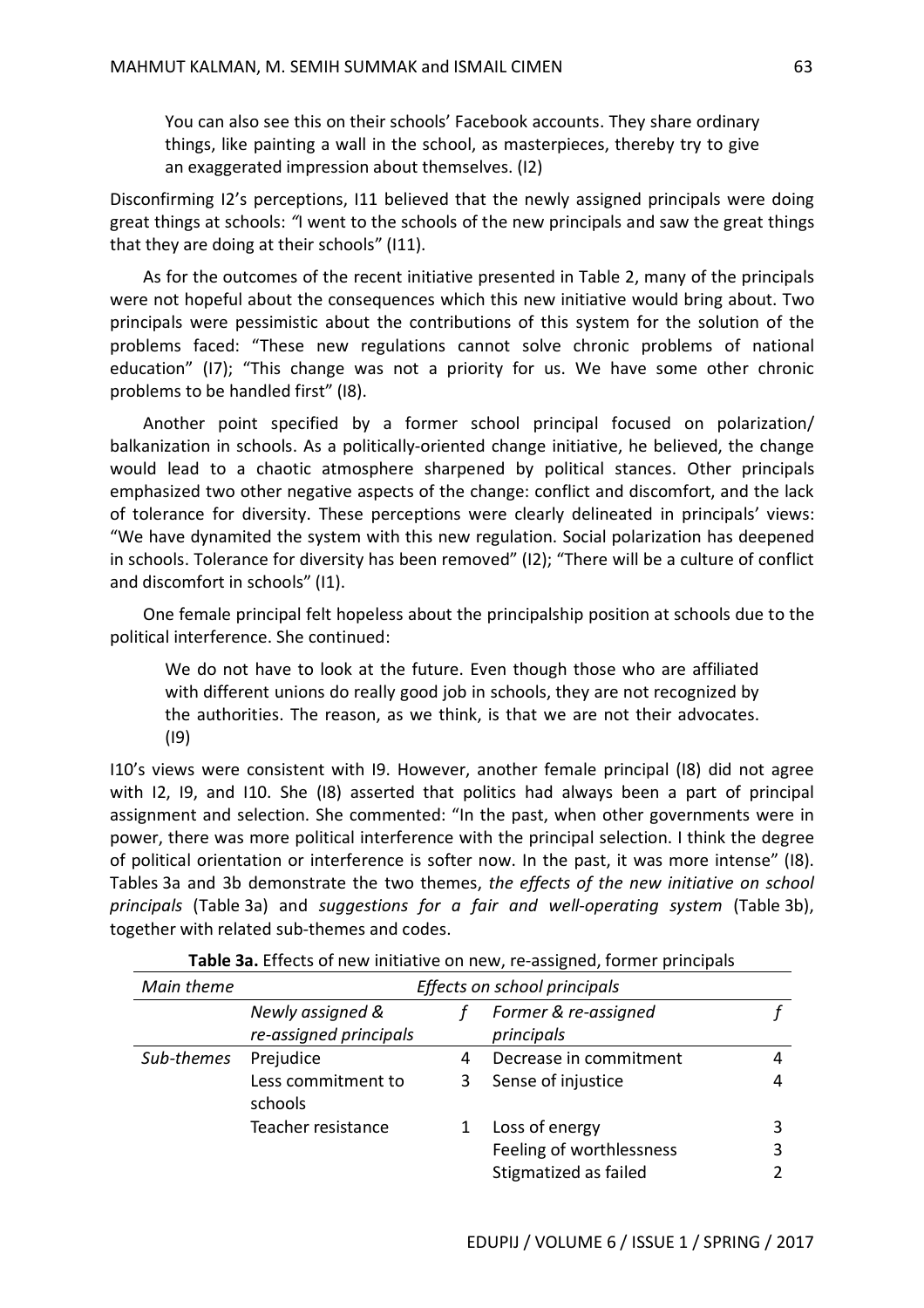| Main theme | Effects on school principals             |  |                 |  |
|------------|------------------------------------------|--|-----------------|--|
|            | Newly assigned &<br>Former & re-assigned |  |                 |  |
|            | re-assigned principals                   |  | principals      |  |
|            |                                          |  | Hopelessness    |  |
|            |                                          |  | Burnout         |  |
|            |                                          |  | <b>Distrust</b> |  |

| Table 3b. Suggestions from new, re-assigned, former principals |                                      |   |  |  |
|----------------------------------------------------------------|--------------------------------------|---|--|--|
| Main theme                                                     | <b>Suggestions</b>                   |   |  |  |
|                                                                | Written exam + interview             | 5 |  |  |
|                                                                | Leadership competencies/capabilities | 3 |  |  |
|                                                                | Candidacy process                    |   |  |  |
|                                                                | Internship                           |   |  |  |
|                                                                | Independent/qualified jury           |   |  |  |
| Sub-themes                                                     | Gradual career phases                |   |  |  |
|                                                                | Leadership training                  |   |  |  |
|                                                                | A collaborative process              |   |  |  |
|                                                                | A central assignment system          |   |  |  |
|                                                                | Appropriate timing                   |   |  |  |

As Tables 3a and 3b demonstrate, the new change initiative had negative effects on former, re-assigned, and new school principals. However, the reasons for these negative effects differed. For former school principals, a kind of psychological exhaustion seemed to have existed, asserting a loss of trust in the fairness of the educational system. The sense of distrust was followed by a sense of burnout and loss of energy. Some principals also mentioned a different aspect of the new change, which was a feeling of being stigmatized as a failure. They believed that many people would think they were not successful in managerial positions. Especially, two of the participants, who returned to the classroom as teachers, noted that they were drained of all their energy, and therefore, they were looking for a way to get out of the system:

"I wish they had directly said that we didn't have the same political view with them. I don't accept failure. We are stigmatized as failures" (I1). "I will try to leave this system; I am looking for a way to do this. I don't see myself as a part of this system" (I2).

On the other hand, the new principals and the ones who were re-assigned complained about teachers' and other people's perceptions of their taking the position. Most of the newly appointed principals were dissatisfied with teachers' perceptions. Teachers working at their schools held prejudice against them, believing that the new principals were appointed just because they had some political connections with the authorities from the MoNE. Teachers' thoughts affected their attitudes toward their school principals. Some of them tended to resist what the school principal initiated or took to the school agenda: "People hold prejudice against us. They think that we have supporters to get the post and we know some people holding the authority to do this" (I5).

Another problem was the school principals' own experiences in their new schools. One female principal opined that she felt less committed to her school because she changed three schools in one academic year due to the new initiative: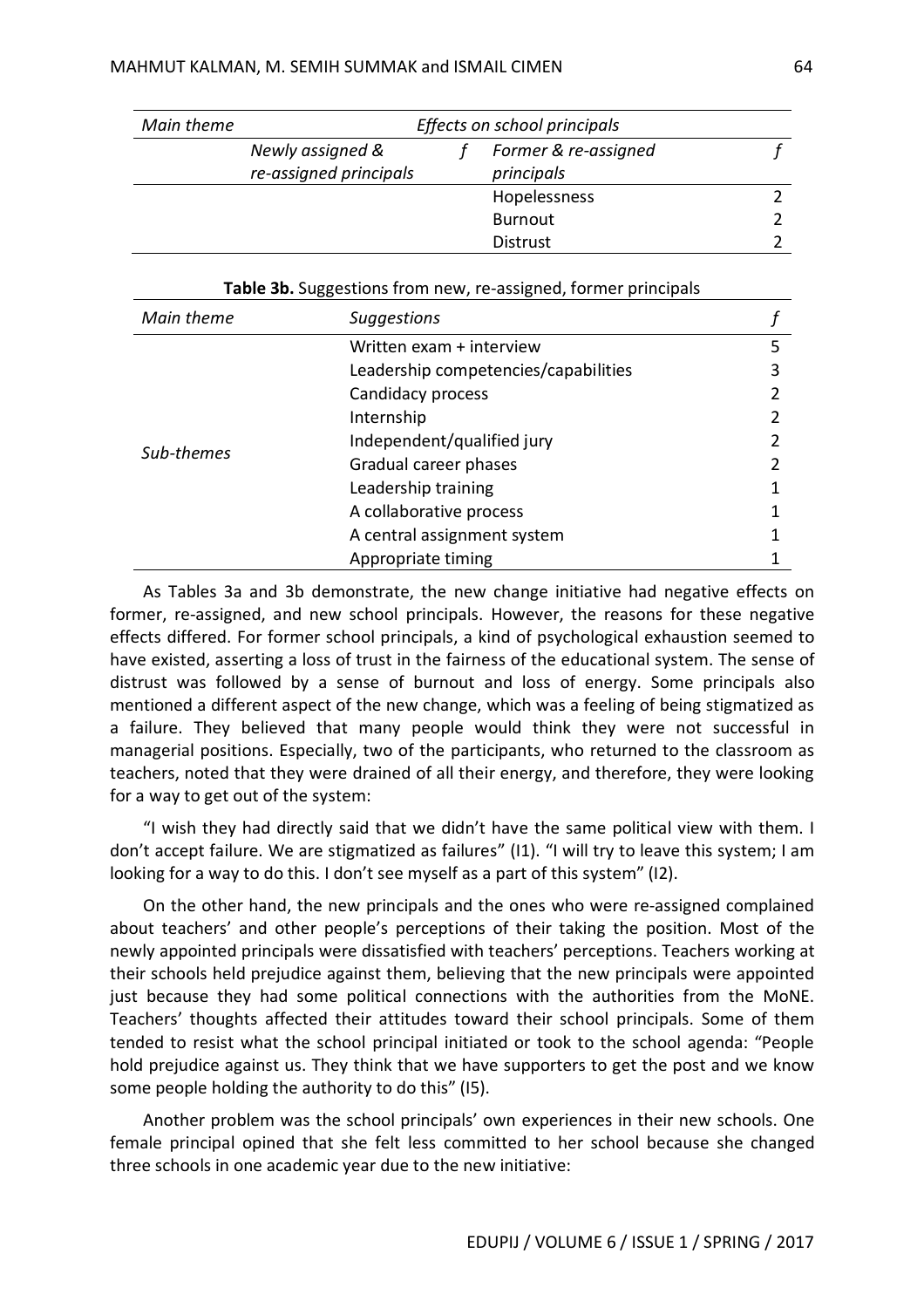I have changed schools three times since the inception of this new initiative. I cannot develop a sense of commitment to my new school as I think my school may change yet again. It is hard to get accustomed to the organizational culture of the schools in such a short period of time. (I7)

As indicated in Table 3b, school principals proposed some suggestions for a better selection and appointment system. Almost all of them were uncomfortable with merely holding interviews. Therefore, the newly proposed model should include both written exam and interviews held by an independent jury of experts. Two other suggestions were about the preparation of prospective school principals prior to taking the principalship chair. Visiting schools and making observations over a certain period of time (internship) and working as assistant principals for a while (candidacy) were considered much better than direct assignments. Two female principals and one male principal, however, stressed the importance of leadership competencies. Participants' views were as follows:

"I think there should be gradual career phases for principals. The system should be like this: working as a teacher, then as a vice-principal and finally being appointed as a principal" (I3). "I think a written examination should be held before the oral examination. I support that one should be trained to be a principal after being successful in the written exam" (I5). "There should be an independent jury of evaluators. They must be experts in the field of school management" (I6).

As opposed to other participants, I8, I9, and I10 implied another vital issue in principal succession. They mentioned the significance of leadership competencies and capabilities, which needs to be one of the main determinants in principal succession. The male principal asserted that leadership capabilities can be seen best by observing school principals in the actual field, *viz.* in schools:

Appointing principals through holding exams is not the solution. Why? Think of a principal who memorized everything related to the content of the exam and knows every regulation about school management, but he/she has zero skills in human relations. To me, the principalship is mainly significant for social relations at school. In other words, principals must be the ones who fulfill their duties, have strong communication skills, can take risks when necessary and are courageous. Do you believe it is worthwhile to memorize all of the regulations, but not be able to do all these things? Taking the post through exams is not correct. (I8)

"I think a system which encompasses many aspects ranging from entrepreneurship to speaking style to the way of using Turkish and to even the mimics need to be developed" (I9).

These principals stressed the professional dimension of school principalship and the competencies and capabilities it requires.

## *Findings related to teachers' perceptions*

The inductive content analysis of the data revealed seven main themes, with their respective sub-themes and codes based on teachers' perceptions. The main themes were *general perceptions*, *the implementation process*, *perceived effects on teachers*, *evaluation criteria*, *effects on the schools*, *effects on the principalship position*, and *suggestions for a*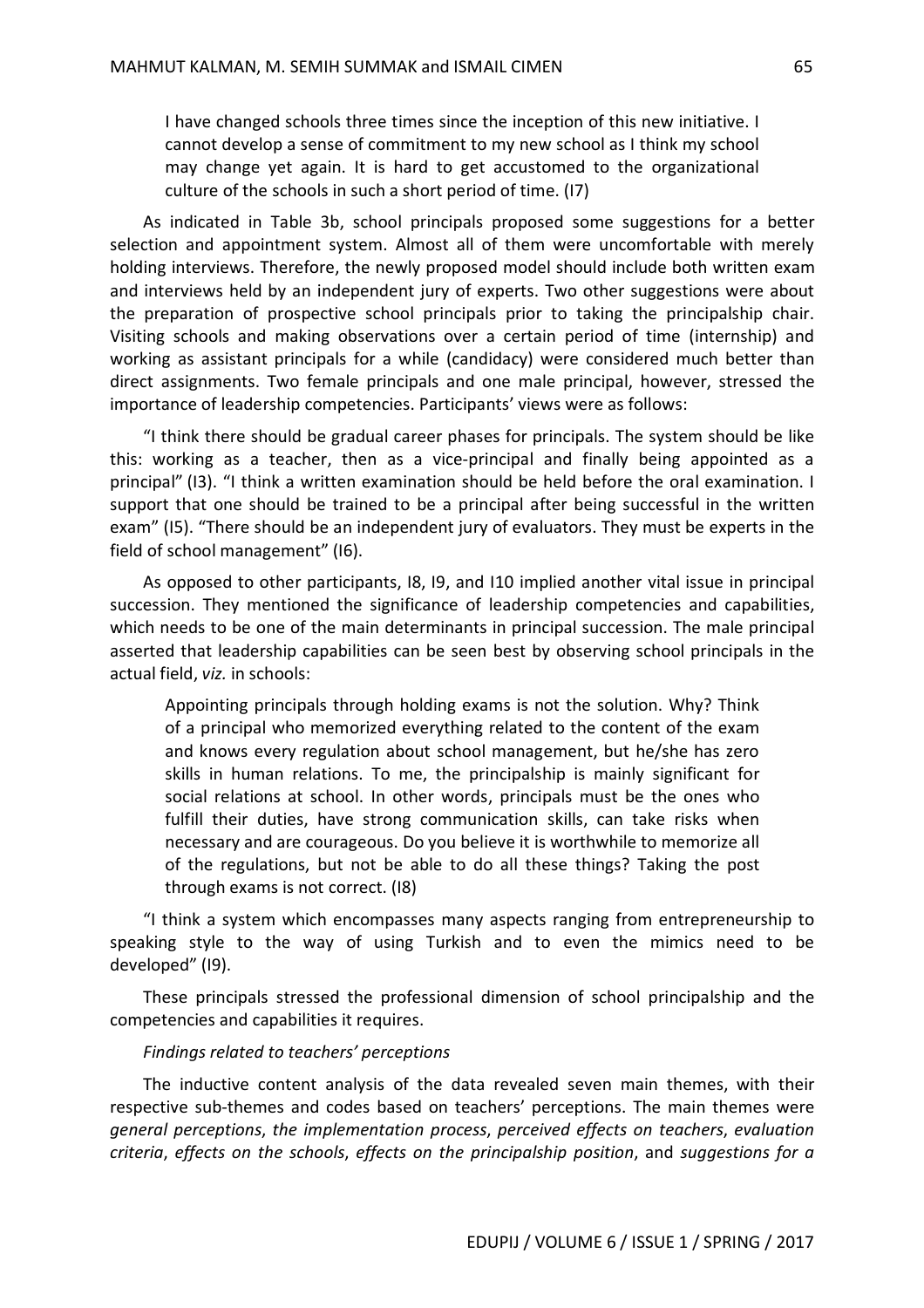*well-operating and fair system*. The findings are supported with the descriptions of the subthemes and/or codes and authentic quotations.

The researchers attempted to learn the first impressions that the recent initiative left on teachers. The lead-in interview question thus inquired on their general perceptions of the initiative. This question helped see teachers' general tendencies in their evaluations and justifications concerning the recent initiative. The sub-themes under the general perceptions theme were seen to be mostly negative, which implied that teachers did not support the initiative in many aspects. Teachers' negative perceptions manifested themselves in other themes as well. Table 4 indicates the general perceptions and related sub-themes.

| Description<br><b>General Perceptions</b><br>Negative (elites and those close to political<br>8<br>Prioritization of personal contacts<br>power were supported and assigned)<br>Negative (interviews and evaluations were not<br>$\overline{4}$<br>Not objective<br>considered to be held impartially)<br>(initiative seemed not to<br><b>Negative</b><br>have<br>4<br>Not a necessary change<br>stemmed from need)<br>(1)<br>(four-year<br>Negative<br>assignment<br><b>is</b><br>inadequate to understand school climate and<br>culture)<br>Limited period of incumbency<br>4<br>Positive (2) (four-year assignment is enough if<br>the principal is competent)<br>Negative (initiative was launched in a top-<br>3<br>A highly centralized initiative<br>down fashion)<br>Negative (no prior investigation conducted)<br>3<br>Not discussed adequately<br>The possibility of returning to the<br>Positive (educators must see both teaching<br>$\overline{3}$<br>and principalship, not only one of them)<br>classroom<br>Negative (academic and scientific evidence or<br>$\overline{2}$<br>Not scientific<br>research was not taken into consideration)<br>Negative (no-one asked the views of change<br>$\overline{2}$<br>Ignoring stakeholders' views<br>recipients)<br>Positive (initiative was a result of teachers'<br>$\overline{2}$<br>Not a bad step<br>inability to unite and initiate needs for change)<br>Negative (regulation has changed three times<br>$\overline{2}$<br>Not a settled change<br>since 2014)<br>Negative (initiative was not well-planned)<br>$\mathbf{1}$<br>A superficial change<br>Refreshment in administrative<br>Positive (young candidates could find a chance<br>$\mathbf{1}$<br>to get the principalship)<br>positions<br>Negative (no mechanism to evaluate all the<br>$\mathbf{1}$<br>Lack of an evaluative mechanism<br>processes and practices)<br>Negative (does not seem a promising model<br>$\mathbf{1}$<br>A ineffective model<br>for assignment of principals)<br>Negative (principles of justice were violated)<br>Not fair<br>$\mathbf{1}$<br>Discordance between the<br>Negative (regulation did not fit realities of the<br>$\mathbf{1}$<br>regulation and reality<br>principalship position) | 101011110011010 | Beneral perceptions about the change |             |
|---------------------------------------------------------------------------------------------------------------------------------------------------------------------------------------------------------------------------------------------------------------------------------------------------------------------------------------------------------------------------------------------------------------------------------------------------------------------------------------------------------------------------------------------------------------------------------------------------------------------------------------------------------------------------------------------------------------------------------------------------------------------------------------------------------------------------------------------------------------------------------------------------------------------------------------------------------------------------------------------------------------------------------------------------------------------------------------------------------------------------------------------------------------------------------------------------------------------------------------------------------------------------------------------------------------------------------------------------------------------------------------------------------------------------------------------------------------------------------------------------------------------------------------------------------------------------------------------------------------------------------------------------------------------------------------------------------------------------------------------------------------------------------------------------------------------------------------------------------------------------------------------------------------------------------------------------------------------------------------------------------------------------------------------------------------------------------------------------------------------------------------------------------------------------------------------------------------------------------------------------------|-----------------|--------------------------------------|-------------|
|                                                                                                                                                                                                                                                                                                                                                                                                                                                                                                                                                                                                                                                                                                                                                                                                                                                                                                                                                                                                                                                                                                                                                                                                                                                                                                                                                                                                                                                                                                                                                                                                                                                                                                                                                                                                                                                                                                                                                                                                                                                                                                                                                                                                                                                         |                 |                                      | $\mathbf f$ |
|                                                                                                                                                                                                                                                                                                                                                                                                                                                                                                                                                                                                                                                                                                                                                                                                                                                                                                                                                                                                                                                                                                                                                                                                                                                                                                                                                                                                                                                                                                                                                                                                                                                                                                                                                                                                                                                                                                                                                                                                                                                                                                                                                                                                                                                         |                 |                                      |             |
|                                                                                                                                                                                                                                                                                                                                                                                                                                                                                                                                                                                                                                                                                                                                                                                                                                                                                                                                                                                                                                                                                                                                                                                                                                                                                                                                                                                                                                                                                                                                                                                                                                                                                                                                                                                                                                                                                                                                                                                                                                                                                                                                                                                                                                                         |                 |                                      |             |
|                                                                                                                                                                                                                                                                                                                                                                                                                                                                                                                                                                                                                                                                                                                                                                                                                                                                                                                                                                                                                                                                                                                                                                                                                                                                                                                                                                                                                                                                                                                                                                                                                                                                                                                                                                                                                                                                                                                                                                                                                                                                                                                                                                                                                                                         |                 |                                      |             |
|                                                                                                                                                                                                                                                                                                                                                                                                                                                                                                                                                                                                                                                                                                                                                                                                                                                                                                                                                                                                                                                                                                                                                                                                                                                                                                                                                                                                                                                                                                                                                                                                                                                                                                                                                                                                                                                                                                                                                                                                                                                                                                                                                                                                                                                         |                 |                                      |             |
|                                                                                                                                                                                                                                                                                                                                                                                                                                                                                                                                                                                                                                                                                                                                                                                                                                                                                                                                                                                                                                                                                                                                                                                                                                                                                                                                                                                                                                                                                                                                                                                                                                                                                                                                                                                                                                                                                                                                                                                                                                                                                                                                                                                                                                                         |                 |                                      |             |
|                                                                                                                                                                                                                                                                                                                                                                                                                                                                                                                                                                                                                                                                                                                                                                                                                                                                                                                                                                                                                                                                                                                                                                                                                                                                                                                                                                                                                                                                                                                                                                                                                                                                                                                                                                                                                                                                                                                                                                                                                                                                                                                                                                                                                                                         |                 |                                      |             |
|                                                                                                                                                                                                                                                                                                                                                                                                                                                                                                                                                                                                                                                                                                                                                                                                                                                                                                                                                                                                                                                                                                                                                                                                                                                                                                                                                                                                                                                                                                                                                                                                                                                                                                                                                                                                                                                                                                                                                                                                                                                                                                                                                                                                                                                         |                 |                                      |             |
|                                                                                                                                                                                                                                                                                                                                                                                                                                                                                                                                                                                                                                                                                                                                                                                                                                                                                                                                                                                                                                                                                                                                                                                                                                                                                                                                                                                                                                                                                                                                                                                                                                                                                                                                                                                                                                                                                                                                                                                                                                                                                                                                                                                                                                                         |                 |                                      |             |
|                                                                                                                                                                                                                                                                                                                                                                                                                                                                                                                                                                                                                                                                                                                                                                                                                                                                                                                                                                                                                                                                                                                                                                                                                                                                                                                                                                                                                                                                                                                                                                                                                                                                                                                                                                                                                                                                                                                                                                                                                                                                                                                                                                                                                                                         |                 |                                      |             |
|                                                                                                                                                                                                                                                                                                                                                                                                                                                                                                                                                                                                                                                                                                                                                                                                                                                                                                                                                                                                                                                                                                                                                                                                                                                                                                                                                                                                                                                                                                                                                                                                                                                                                                                                                                                                                                                                                                                                                                                                                                                                                                                                                                                                                                                         |                 |                                      |             |
|                                                                                                                                                                                                                                                                                                                                                                                                                                                                                                                                                                                                                                                                                                                                                                                                                                                                                                                                                                                                                                                                                                                                                                                                                                                                                                                                                                                                                                                                                                                                                                                                                                                                                                                                                                                                                                                                                                                                                                                                                                                                                                                                                                                                                                                         |                 |                                      |             |
|                                                                                                                                                                                                                                                                                                                                                                                                                                                                                                                                                                                                                                                                                                                                                                                                                                                                                                                                                                                                                                                                                                                                                                                                                                                                                                                                                                                                                                                                                                                                                                                                                                                                                                                                                                                                                                                                                                                                                                                                                                                                                                                                                                                                                                                         |                 |                                      |             |
|                                                                                                                                                                                                                                                                                                                                                                                                                                                                                                                                                                                                                                                                                                                                                                                                                                                                                                                                                                                                                                                                                                                                                                                                                                                                                                                                                                                                                                                                                                                                                                                                                                                                                                                                                                                                                                                                                                                                                                                                                                                                                                                                                                                                                                                         |                 |                                      |             |
|                                                                                                                                                                                                                                                                                                                                                                                                                                                                                                                                                                                                                                                                                                                                                                                                                                                                                                                                                                                                                                                                                                                                                                                                                                                                                                                                                                                                                                                                                                                                                                                                                                                                                                                                                                                                                                                                                                                                                                                                                                                                                                                                                                                                                                                         |                 |                                      |             |
|                                                                                                                                                                                                                                                                                                                                                                                                                                                                                                                                                                                                                                                                                                                                                                                                                                                                                                                                                                                                                                                                                                                                                                                                                                                                                                                                                                                                                                                                                                                                                                                                                                                                                                                                                                                                                                                                                                                                                                                                                                                                                                                                                                                                                                                         |                 |                                      |             |
|                                                                                                                                                                                                                                                                                                                                                                                                                                                                                                                                                                                                                                                                                                                                                                                                                                                                                                                                                                                                                                                                                                                                                                                                                                                                                                                                                                                                                                                                                                                                                                                                                                                                                                                                                                                                                                                                                                                                                                                                                                                                                                                                                                                                                                                         |                 |                                      |             |
|                                                                                                                                                                                                                                                                                                                                                                                                                                                                                                                                                                                                                                                                                                                                                                                                                                                                                                                                                                                                                                                                                                                                                                                                                                                                                                                                                                                                                                                                                                                                                                                                                                                                                                                                                                                                                                                                                                                                                                                                                                                                                                                                                                                                                                                         |                 |                                      |             |

| Table 4. Teachers' general perceptions about the change |  |  |  |  |
|---------------------------------------------------------|--|--|--|--|
|---------------------------------------------------------|--|--|--|--|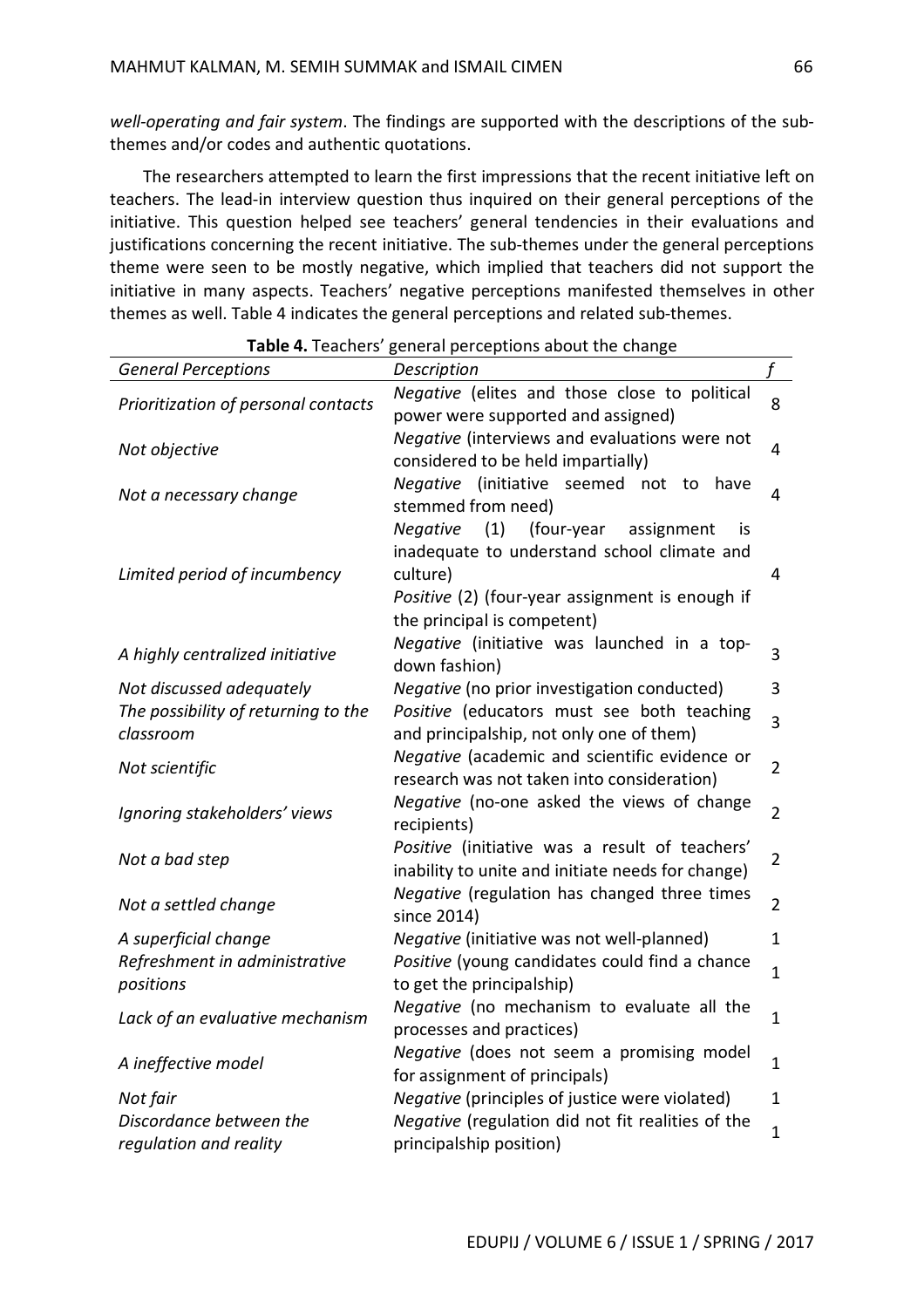| <b>General Perceptions</b>       | Description                                   |  |
|----------------------------------|-----------------------------------------------|--|
| Problematic nature of the system | Negative (system, rather than regulations, is |  |
|                                  | not good)                                     |  |

The most emphasized aspects of the initiative that caused teachers to hold negative perceptions were about the prioritization of personal contacts, the pursuit of a nonobjective process, the change's being perceived as unnecessary and the way the initiative was launched. The other negatively perceived aspects were that the initiative was launched without discussing it thoroughly in light of current evidence regarding the schools and challenges. Stakeholders' views were stated not to have been appealed in the planning phase. The role favoritism played seemed to have bothered teachers and led them to think only elites and/or those with close relationships were assigned as principals, which negatively affected their motivation for seeking the principalship position in the future. However, for some teachers, the initiative was not totally negative or useless. One aspect that teachers appreciated was about the four-year incumbency which was considered as an appropriate action. Some believed that it was not a bad step as the former system had also led to some problems. Teacher views about the initiative were as follows:

I evaluated this initiative both from qualitative and quantitative standpoints. From the quantitative perspective, four years of incumbency is really good, in that in the former system, the administrators were able to stay at the principalship position for 25-30 years, and they tended to accept the schools as their farms… To put it from the qualitative perspective, however, none of the items covered in the regulation were implemented, namely qualifications were not considered at all. Rather, a competition on how to get the principalship chair started in the form of favoritism and finding someone important. (T3)

T3 asserted that it would be much better if the regulation was followed to the letter, but it was not the case for the recent assignments. T5 had similar views with T3, but stated her views in a different way:

Our laws and regulations are appropriate for ideal principals: which principals are ideal?... The system lets some people who are close to the politics and deprived of administrative competencies use the schools as means for some material concerns. We want people who have administrative competencies, expertise and can meet the needs of the position to take the lead. (T5)

Another teacher, T7, stressed the significance of informing teachers regarding the initiative: "I learned the change from social media. We should have been informed beforehand; we did not deserve this. The starting point for change is with the teachers; they are the dominoes. One has to inform them" (T7)

The second main theme emerging from teachers' views was related to the implementation process and practices in this process. Teachers' perceptions of the process are outlined in Table 5.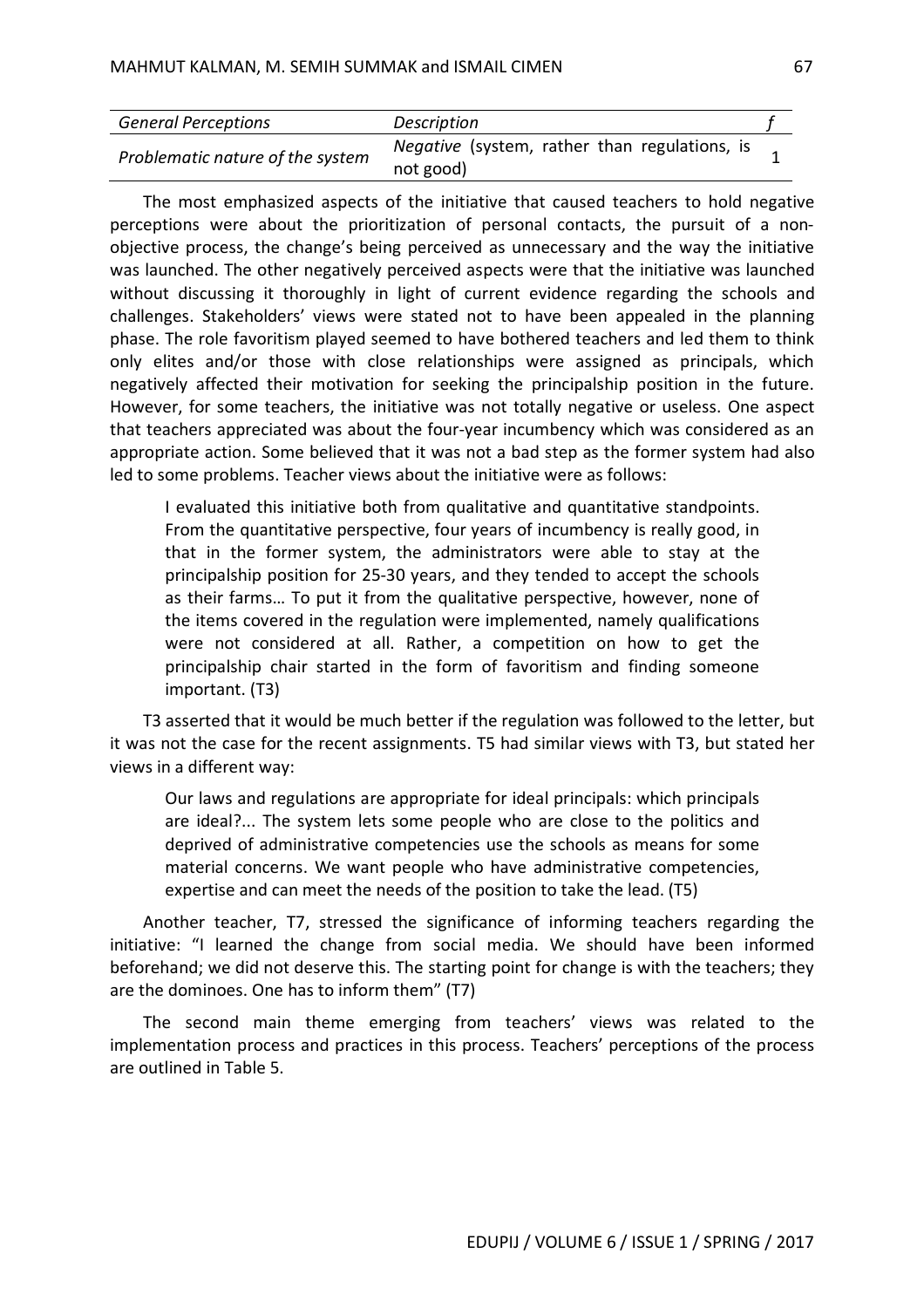| . p.ccao p. occoc                                   |                                                                                                                                                                                         |  |  |  |  |
|-----------------------------------------------------|-----------------------------------------------------------------------------------------------------------------------------------------------------------------------------------------|--|--|--|--|
| Description                                         |                                                                                                                                                                                         |  |  |  |  |
| Negative (teachers learned about the initiative     | 5                                                                                                                                                                                       |  |  |  |  |
| from social media, not through formal               |                                                                                                                                                                                         |  |  |  |  |
| information and communication channels)             |                                                                                                                                                                                         |  |  |  |  |
| Negative (teachers are the locomotives of the       | 4                                                                                                                                                                                       |  |  |  |  |
| change process)                                     |                                                                                                                                                                                         |  |  |  |  |
| <i>Negative</i> (no pilot implementation conducted) | 4                                                                                                                                                                                       |  |  |  |  |
| Negative (reasons why such an initiative was        | 3                                                                                                                                                                                       |  |  |  |  |
| needed were unknown)                                |                                                                                                                                                                                         |  |  |  |  |
| Negative (those affected by the initiative were     | $\overline{2}$                                                                                                                                                                          |  |  |  |  |
| not informed, and not all processes were            |                                                                                                                                                                                         |  |  |  |  |
| visible to the parties)                             |                                                                                                                                                                                         |  |  |  |  |
| Negative (no-one cared about<br>change              | 2                                                                                                                                                                                       |  |  |  |  |
| readiness and did not ask for people's view)        |                                                                                                                                                                                         |  |  |  |  |
|                                                     | 1                                                                                                                                                                                       |  |  |  |  |
|                                                     |                                                                                                                                                                                         |  |  |  |  |
|                                                     | 1                                                                                                                                                                                       |  |  |  |  |
|                                                     |                                                                                                                                                                                         |  |  |  |  |
|                                                     | 1                                                                                                                                                                                       |  |  |  |  |
| not investigated)                                   |                                                                                                                                                                                         |  |  |  |  |
|                                                     | Negative (regulation was good, but not<br>implemented properly)<br>Negative (not all aspects of the change were<br>well thought through)<br>Negative (current needs and challenges were |  |  |  |  |

**Table 5.** Implementation process

The sub-themes which were grouped under this main theme consisted of only negative perceptions, which hinted that teachers voiced discontent with the process in general. The most emphasized aspect of the implementation process was the provision of change-related information. Teachers strongly underscored the problem of not receiving information about the initiative. Another negatively conceived aspect was the lack of a role that teachers had in the change process. They believed that teachers had no voice concerning the initiative, that is, the initiative was planned and put in place by MoNE's upper management. Two teachers commented:

We, the teachers, come to know changes made in national education only at the very end. That means implementers are informed about the decisions at the very last moment. We had no opinion about the process in which our principal was selected. (T1)

"Anyway, everything is over and performed centrally. We are only informed about the results: 'We changed your principal, and this is your new principal'. That's it" (T2). They found the initiative as an abrupt change, pointing out that change readiness and prior investigations need to be ensured: "The change was launched unexpectedly. I think there must be readiness for change: Will people accept this or not?" (T6).

The main aspects observed in the initiative such as providing information about changes, involving teachers in the change process, making all the processes transparent, and conducting prior investigations regarding the dynamics of the system, were different from what teachers expected from a change initiative and its implementation. These issues might have affected their views on the initiative and their intent to apply for the principalship position.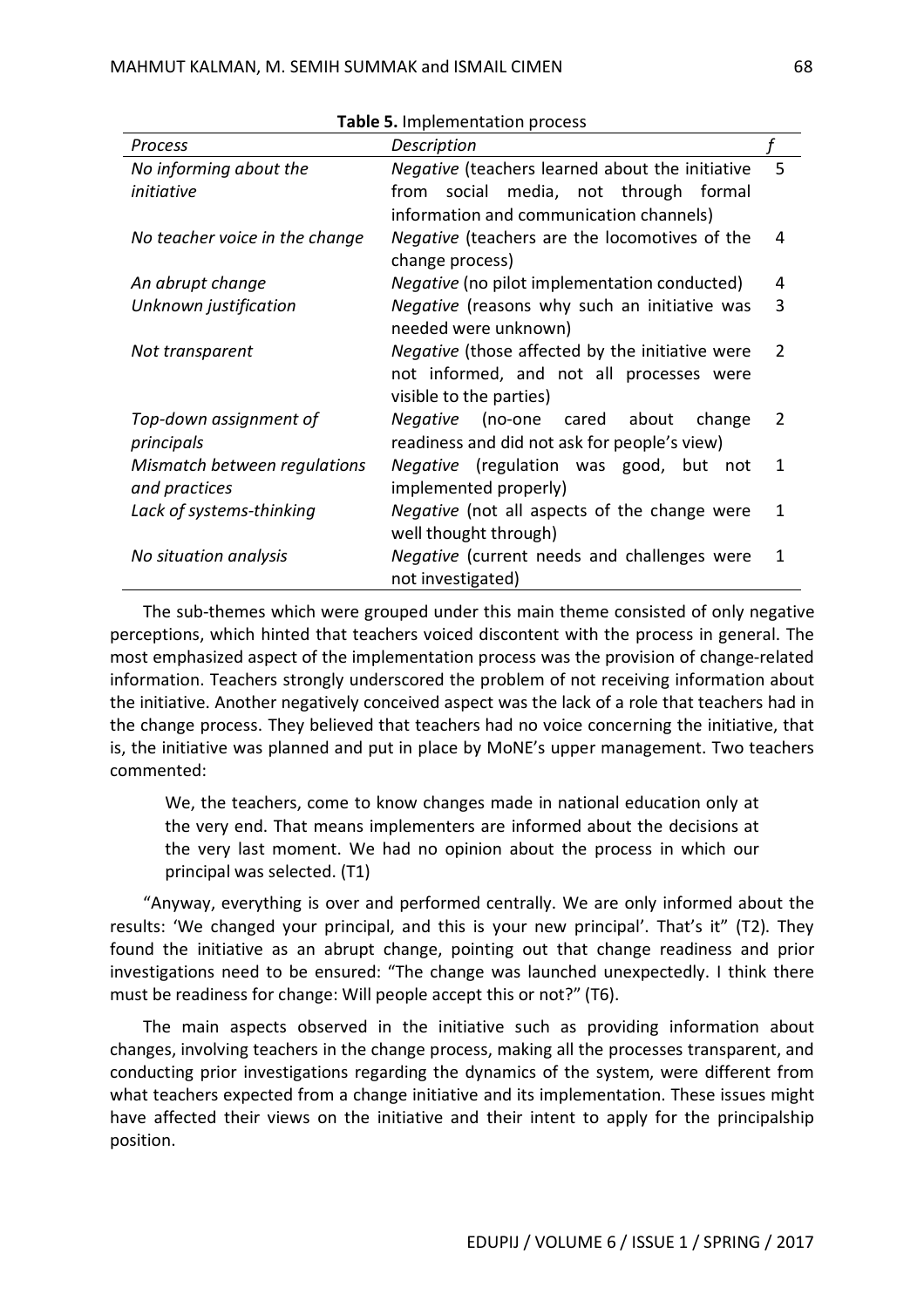The third main theme that emerged was *the perceived effects on teachers*. This theme indicated how the new initiative affected teachers, either directly or indirectly. Table 6 shows the findings concerning the effects of the initiative on teachers.

| <b>I ADIC O.</b> I CILCIVCU CHECLS OII LEACHEIS |                                                |                |  |
|-------------------------------------------------|------------------------------------------------|----------------|--|
| Perceived effect                                | Description                                    |                |  |
| A sense of injustice                            | <i>Negative</i> (justice not served in this    | 5              |  |
|                                                 | initiative)                                    |                |  |
| A sense of disregarding                         | <i>Negative</i> (deservingness/qualifications  | 3              |  |
| deservingness                                   | were not considered in assignments)            |                |  |
| A strongly felt political orientation           | Negative (political stance of people played a  | $\overline{2}$ |  |
|                                                 | very critical role)                            |                |  |
| Prioritizing personal relationships             | Negative (principals may pay more              | 2              |  |
|                                                 | attention to having good relations with        |                |  |
|                                                 | people in power to get another four years      |                |  |
|                                                 | of incumbency)                                 |                |  |
| Decrease in teacher motivation                  | Negative (former principals' good              | 1              |  |
|                                                 | relationships with the teachers may cause      |                |  |
|                                                 | such a result)                                 |                |  |
| No strong reaction from teachers                | Negative (teachers tended to accept            | 1              |  |
|                                                 | whatever came from above)                      |                |  |
| Teachers' prejudice towards the                 | <i>Negative</i> (teachers may think that every | 1              |  |
| principal                                       | principal coming to the position symbolizes    |                |  |
|                                                 | unfair selection processes)                    |                |  |

**Table 6.** Perceived effects on teachers

As can be seen in Table 6, the most significant perceived effect of the initiative was the sense of injustice evoked in teachers. They asserted that not all the applicants were treated fairly during the evaluations and final assignments. The reason why they adopted such a sense was their belief that deservingness and/or the applicants' qualifications were not considered in the process. Political stances or orientations of the applicants played a determinant role in getting the principalship chair, as suggested by teachers. The assignments were regarded as entrenched in a quagmire of personal contacts and politics, which they believed to be incorrect. Some teachers stated:

"Definitely, there is injustice. Generally, the candidates of a certain political view were assigned to the position" (T9). "Probably, this change has a political orientation. I am one hundred percent sure that it is about the politics" (T10). "The references were paid more attention than experience. Knowledge, expertise and approaches to human relations, I think, were all disregarded" (T2).

One teacher stated her views on the effects of the initiative on teachers as follows: "If the principal were active and devoted, and if he/she were dismissed for a reason we didn't know about, then as teachers, this situation would decrease our motivation" (T11).

Teachers' perceptions on the evaluation and its criteria were another main theme emerging from the teachers' views. This theme consisted of the sub-themes related to the scoring, the criteria, the content of the interviews and the evaluator quality. Table 7 indicates the main theme and sub-themes.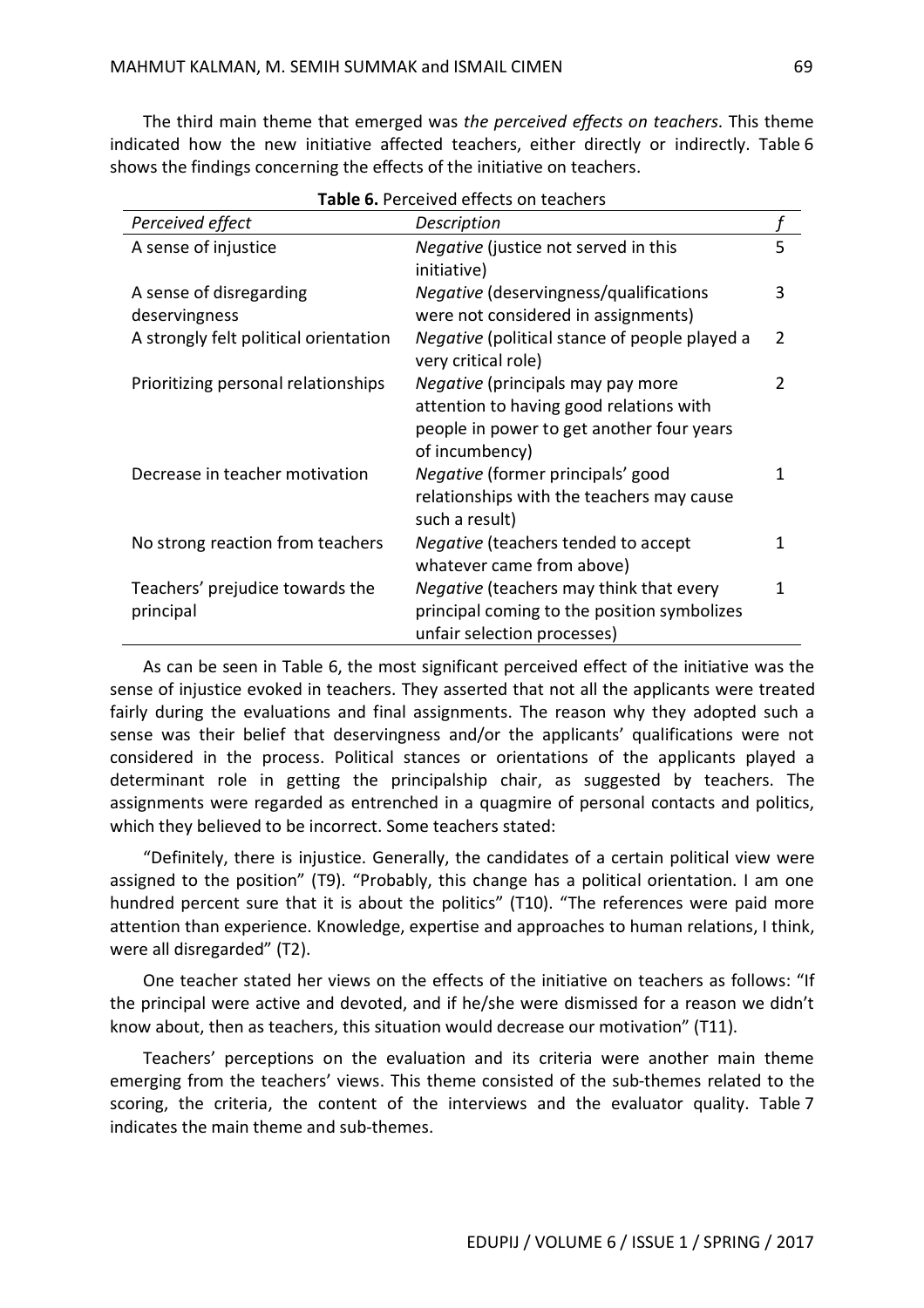| <b>Table 7.</b> Evaluation criteria |                                                 |                |
|-------------------------------------|-------------------------------------------------|----------------|
| Criteria                            | Description                                     |                |
| Evaluator quality                   | Negative (interviewers were not competent       | 5              |
|                                     | and objective to hold the interviews)           |                |
| School council members'             | Negative (members and council head may          | 4              |
| evaluations                         | have good or bad relationships with the         |                |
|                                     | principal, which may lead to unrealistic        |                |
|                                     | scores)                                         |                |
|                                     | Positive (it is good to take their views as     |                |
|                                     | they are among the main stakeholders)           |                |
| Students' evaluations               | Negative (students may not have the             | 4              |
|                                     | awareness to give realistic scores. Some        |                |
|                                     | students may not know the principal             |                |
|                                     | personally)                                     |                |
| The MoNE's high ratio in scoring    | Negative (MoNE has a ratio of 65%, which        | 4              |
| and evaluations                     | means that it has a central role in the         |                |
|                                     | selection)                                      |                |
| Content of the interviews           | Negative (interviews are not effective to       | 4              |
|                                     | learn applicants' managerial competencies.      |                |
|                                     | Questions asked to applicants are not           |                |
|                                     | related to education)                           |                |
| Non-objective criteria              | Negative (criteria seem non-objective,          | 3              |
|                                     | implying that some other things such as         |                |
|                                     | political stance are prioritized)               |                |
| Ineffective evaluation criteria     | Negative (criteria does not measure desired     | 3              |
|                                     | characteristics)                                |                |
| Teachers' evaluations               | (novice<br>Negative<br>teachers<br>receive      | $\overline{2}$ |
|                                     | performance evaluations in their first years    |                |
|                                     | of teaching from the principal, but may not     |                |
|                                     | be objectively scored)                          |                |
| Overwhelming effect of the unions   | Negative (unions dominant in the<br>selections) | $\mathbf{1}$   |
| No process and outcome              | Negative (no-one conducted evaluations of       | $\mathbf{1}$   |
| evaluations                         | the pre- and post-selection processes)          |                |
|                                     |                                                 |                |

**Table 7.** Evaluation criteria

As can be seen in Table 7, teachers' perceptions of the evaluation and its criteria were mostly negative. The most emphasized issues were related to the evaluator's quality, school council members' evaluations, students' evaluations, the MoNE's high ratio in scoring and evaluations, and the content of the interviews. One of the most striking issues was about the evaluators and the quality of the interview panel. Teachers believed that the evaluators taking place in the interviews were not competent to choose the right people for managerial positions. More important, teachers opined that the evaluators did not know anything about the applicants or their performance in the school, and this may have resulted in not choosing really good performing principals who deserved the position and could make significant contributions to the school. One teacher stated his views on the vice-administrators who took place in the interviews: "A vice-administrator doesn't know anything about a candidate principal. So how could she/he evaluate that candidate?" (T5).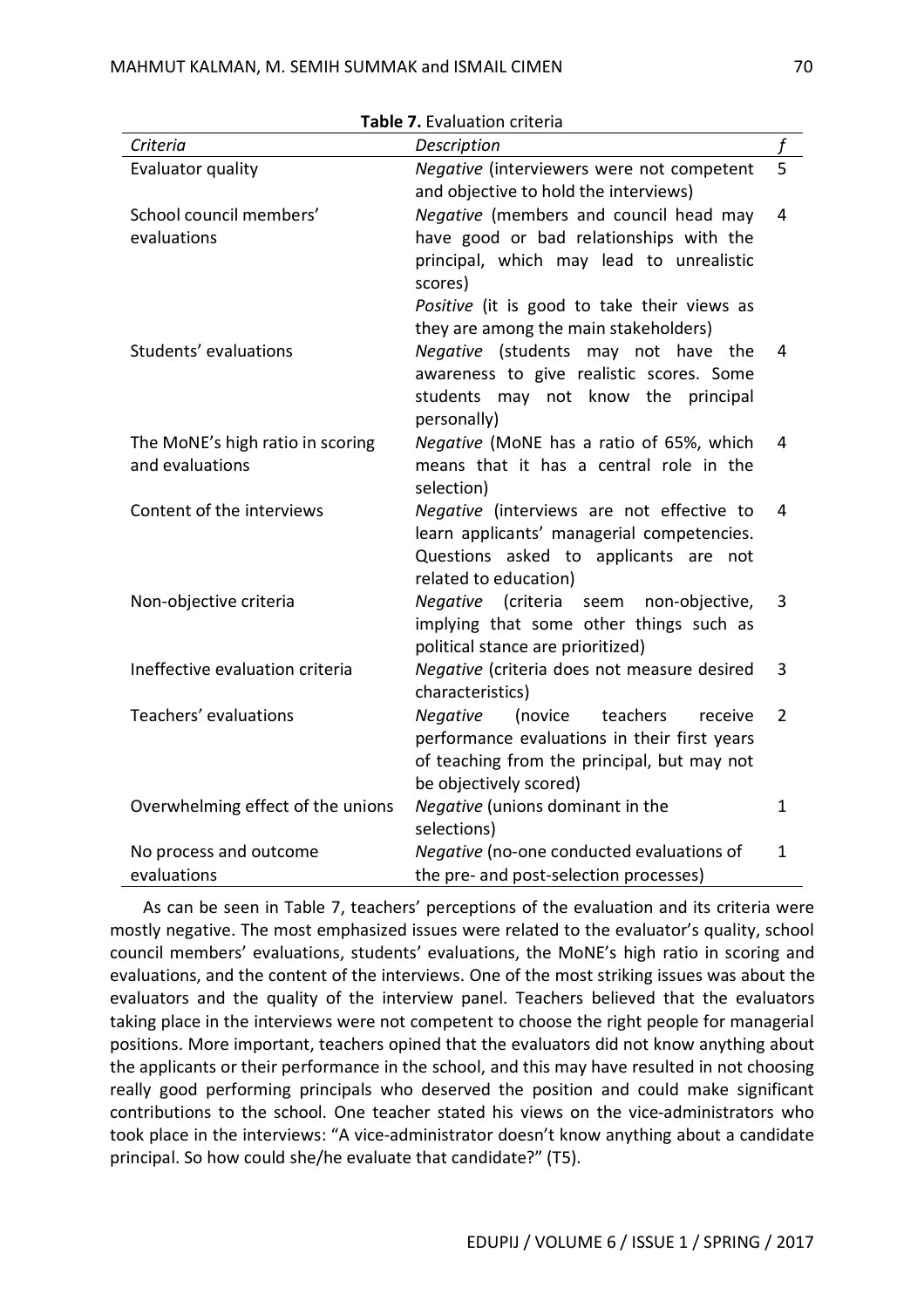To what degree are the evaluators competent to hold the interviews? This should be inquired. The evaluators must have mastery in the planning of teaching and learning. They must have extensive knowledge on teachers' content knowledge and the school level they work at. (T8)

Two teachers stressed the significance of involving school council members in the selection process, but delineated their concerns towards the members' attitudes:

"It is important that school council members have a say on the selections. Because it is better to include their opinions about the person who will make decisions about their children in the school" (T4).

The current principals may select whomever they want as the head of the school council in the fourth year of their tenure. They would select the one who supports them. Thereby they may get better scores from the heads of the councils. (T3)

As can be understood from teachers' views, some specific aspects of the initiative made teachers worried. These aspects were seen to be closely linked to the processes, practices and procedures followed in the selection of the principals. Although some practices such as involving school councils' evaluations in the evaluation process were positively perceived, teachers did not believe that these evaluations would reflect the real performance of school principals. Some opined that the ratio of scores obtained from parents, students and teachers was lower than that of the MoNE, which meant that the MoNE still had the power to select whomever it wanted. Teacher views implied the renewal and/or revision of some aspects in the evaluation process.

The effects of the initiative on schools were another main theme of the research. Teachers had various standpoints on the recent initiative, which led to the emergence of different aspects and effects of the initiative, one of which covered the effects on schools. Table 8 shows the findings related to the effects on schools.

| <b>Table 8.</b> Effects on schools  |                                                          |   |
|-------------------------------------|----------------------------------------------------------|---|
| Effect                              | <b>Explanations</b>                                      |   |
| Principals' limited contribution to | Negative (principals may be unwilling to take            | 4 |
| the school                          | initiatives and be cautious to take action not to        |   |
|                                     | receive negative upper management reaction)              |   |
| A politically-oriented assignment   | Negative (feeling that every principal may               | 4 |
| tradition                           | come to the school through such an                       |   |
|                                     | orientation may become dominant)                         |   |
| A sense of temporariness            | Negative (four years may not be adequate to              | 4 |
|                                     | develop a sense of belonging at a school)                |   |
| Not caring for the future of the    | Negative (principals may pay attention to 3              |   |
| school                              | personal success in order to garner another              |   |
|                                     | four years incumbency)                                   |   |
| Effects on the relations within the | <i>Negative</i> (principals may not establish positive 2 |   |
| school                              | relations with school staff who do not have a            |   |
|                                     | critical role in the assignments)                        |   |
| Change in school atmosphere         | Negative (principal change may negatively 1              |   |
|                                     | affect a previously built positive atmosphere)           |   |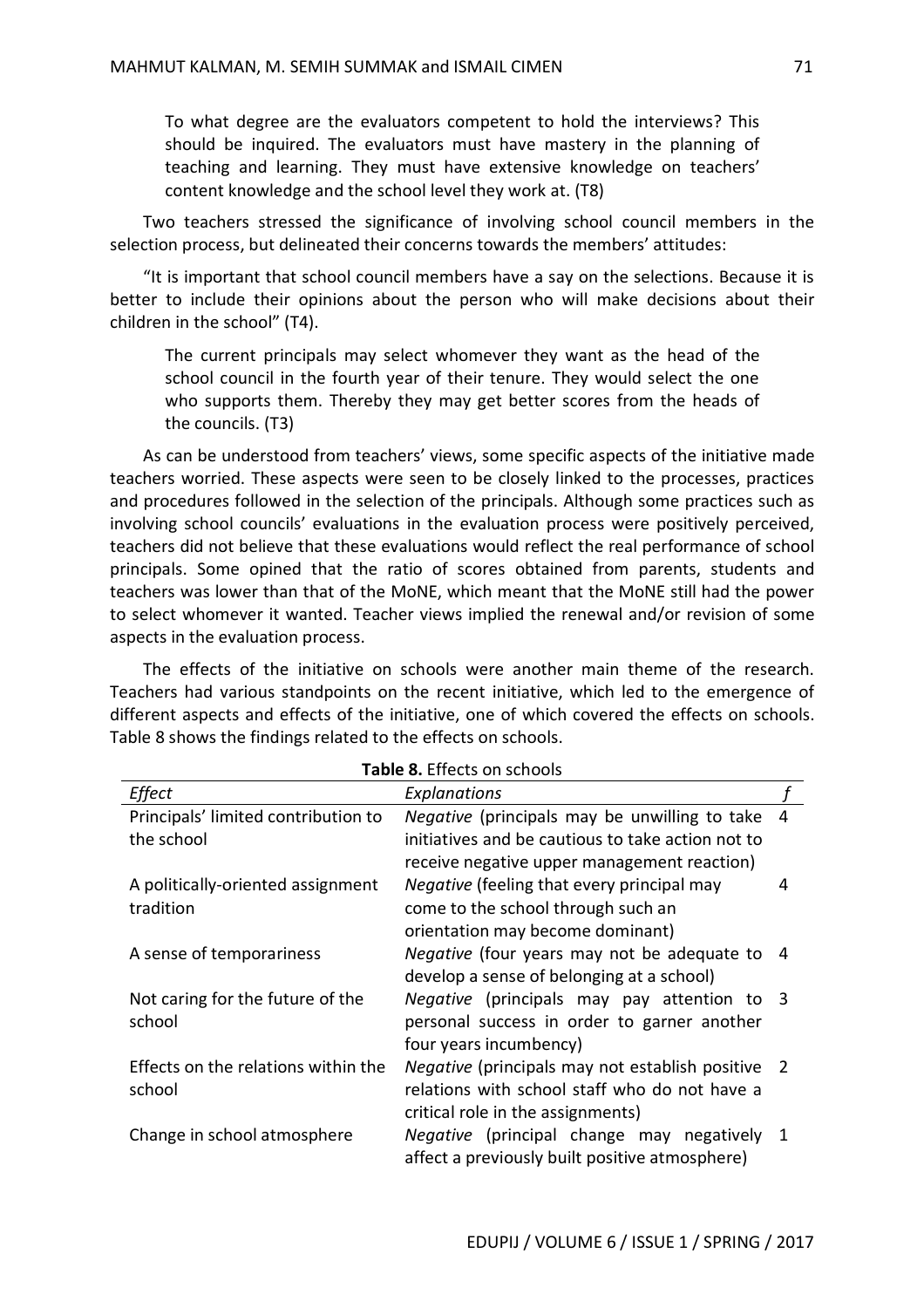| Effect                             | Explanations                                            |              |
|------------------------------------|---------------------------------------------------------|--------------|
| An improper school climate         | (conflicts may<br>Negative<br>arise<br>between          | 1            |
|                                    | principals and teachers)                                |              |
| No radical effects                 | Negative (initiative does not seem to have 1            |              |
|                                    | radical effects on the schools)                         |              |
| Teachers' non-involvement in       | <i>Negative</i> (principals may believe that teachers   | $\mathbf{1}$ |
| decision making                    | have no role in his/her assignment, and thus            |              |
|                                    | act freely)                                             |              |
| No diversity in terms of political | Negative (specific interest groups may hold             | -1           |
| stances                            | most of the positions)                                  |              |
| Forced political orientation       | <i>Negative</i> (educators may feel obliged to orient 1 |              |
| among educators                    | politically to obtain benefits)                         |              |
| Effect on the modus operandi of    | Negative (good functioning schools may lose 1           |              |
| the school                         | their tempo with the change of good                     |              |
|                                    | performing school principals)                           |              |
| Effect on team spirit              | <i>Negative</i> (team spirit may disappear with the 1   |              |
|                                    | departure of good principals)                           |              |
| Vanishing school's organizational  | Negative (schools' organizational memory may 1          |              |
| memory                             | vanish with the departure of experienced and            |              |
|                                    | effective principals)                                   |              |

The perceptions of teachers on the effects of the initiative on schools were mostly negative. Teachers believed that the initiative would lead to the emergence of a politicallyoriented assignment tradition in the selection of principals. They thought that principals would not be able to develop a strong sense of school belongingness due to the prescribed four-year assignments. One teacher stated his views: "In the end, principals may think that they are not permanent in the position, and they will need to work hard" (T10).

The strongly felt political interference in the selections was thought to lead the principals to make limited contributions to the schools, implying that they would avoid taking initiatives that might not comply with what the political power would warrant. Some teachers argued that the new principals would focus on their own future gains, that is, getting appointed for another four years, and thus would not care for the future of the school. Personal interests may come to the fore due to the initiative rather than that of the school or the quality of education provided at the school in the future, as some teachers suggested.

Another point stressed by teachers was the negative effects on the relations within the school. Some believed that as teachers had a limited role in the selection of the principals, the newly selected ones would not make efforts to establish good relations with the school staff. A female teacher asserted that: "We will have trouble communicating with the principals. As they are assigned to the position with the help of some people; when we have a problem, the principals will linger over our wishes" (T4).

The lack of a commitment to maintaining good relations with the staff might result in problems in school climate and atmosphere according to some teachers.

Table 9 demonstrates the effects of the initiative on the principalship position. This main theme also mostly included negative perceptions regarding the position.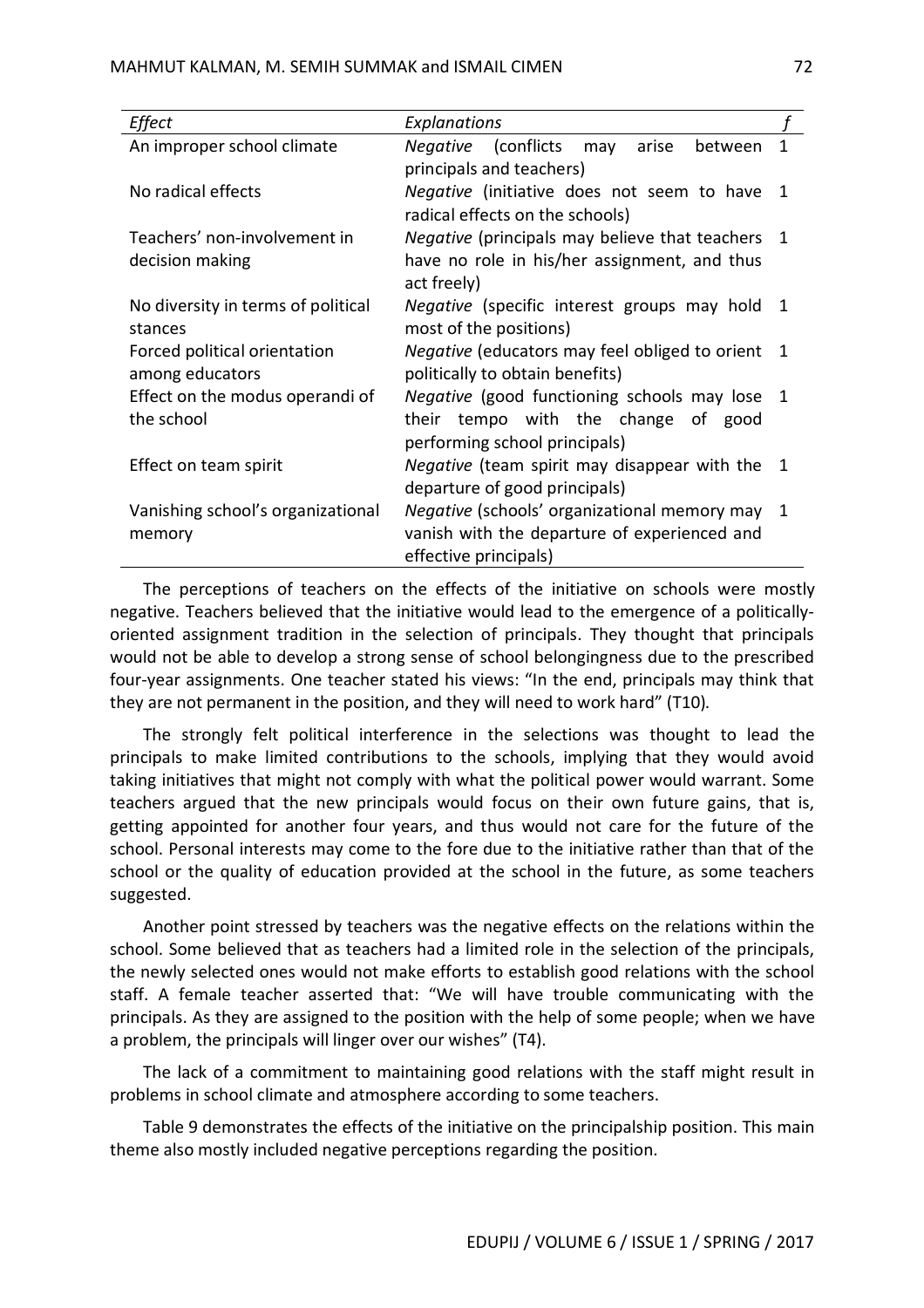| Effect                                                  | Explanation                                                                                                                                |                |
|---------------------------------------------------------|--------------------------------------------------------------------------------------------------------------------------------------------|----------------|
| Lack of motivation for the                              | Negative (existing circumstances faced<br>- in                                                                                             | 6              |
| principalship position                                  | principal selections may discourage teachers<br>from applying for principalship positions)                                                 |                |
| Elimination of potentially<br>successful candidates     | Negative (political stance is regarded by 1<br>teachers as a main criterion for appointment)                                               |                |
| Disadvantages in sustainability<br>and productivity     | Negative (frequent principal changes may lead<br>to daunting challenges in sustainability and<br>productivity)                             | $\overline{1}$ |
| Devaluation of the principalship<br>position            | Negative<br>(four-year assignments require<br>changes in private life domains, which may<br>cause the position to lose its attractiveness) | 1              |
| No career phases                                        | Negative (position changes may not help<br>principals to see all career phases)                                                            |                |
| Good performers' chance to stay<br>at the same position | Positive (high-performing principals may keep 1<br>their positions in the new system for a further<br>four years)                          |                |

**Table 9.** Effects on the principalship position

Teachers believed that the candidates to the principalship were discouraged because of the processes, practices and procedures followed in the recent initiative. One of the reasons why teachers believed this seemed to be associated with their assumption that political stance was the major determinant of being appointed as a principal in lieu of expertise, knowledge and competencies. Some examples encountered during the principal assignments became effective on their beliefs regarding applying for the principalship position. One teacher commented: "Personally, if I have such an idea (of applying for the principalship), I will never attempt to apply. In this way, competent people who have the potential to be successful will be eliminated directly" (T1).

Another teacher (T11) who had similar views with T1 noted that one would need to be brave to apply for the position: "It may be an act of heroism to apply for the principalship under the existing circumstances".

Confirming both T11's and T1's concerns, T9 asserted:

I do not want to be a principal under these circumstances. However, if I can have the freedom for decision-making, without authorities implying that 'you do not need to think, we can do it instead of you'…why not, there must be an ideal atmosphere for this. (T9)

The other mostly accentuated issues were about the disadvantages in sustainability and productivity in schools due to the four-year assignment. Some teachers emphasized that it was not enough to get sustainable and productive results in schools in just four years. According to these teachers, some well planned projects at the school level could not be sustained by the newcomers as it would take time for the new principals to get to know their schools. One teacher commented: "I do not believe four years of incumbency is enough as it is difficult to understand the school climate and to try to enhance it" (T1).

The last main theme compiled from teacher views was about their suggestions for a well-operating and fair system, as presented in Table 10. Under this theme, teachers' views about a well-functioning and fair system of principal assignments are provided. This theme is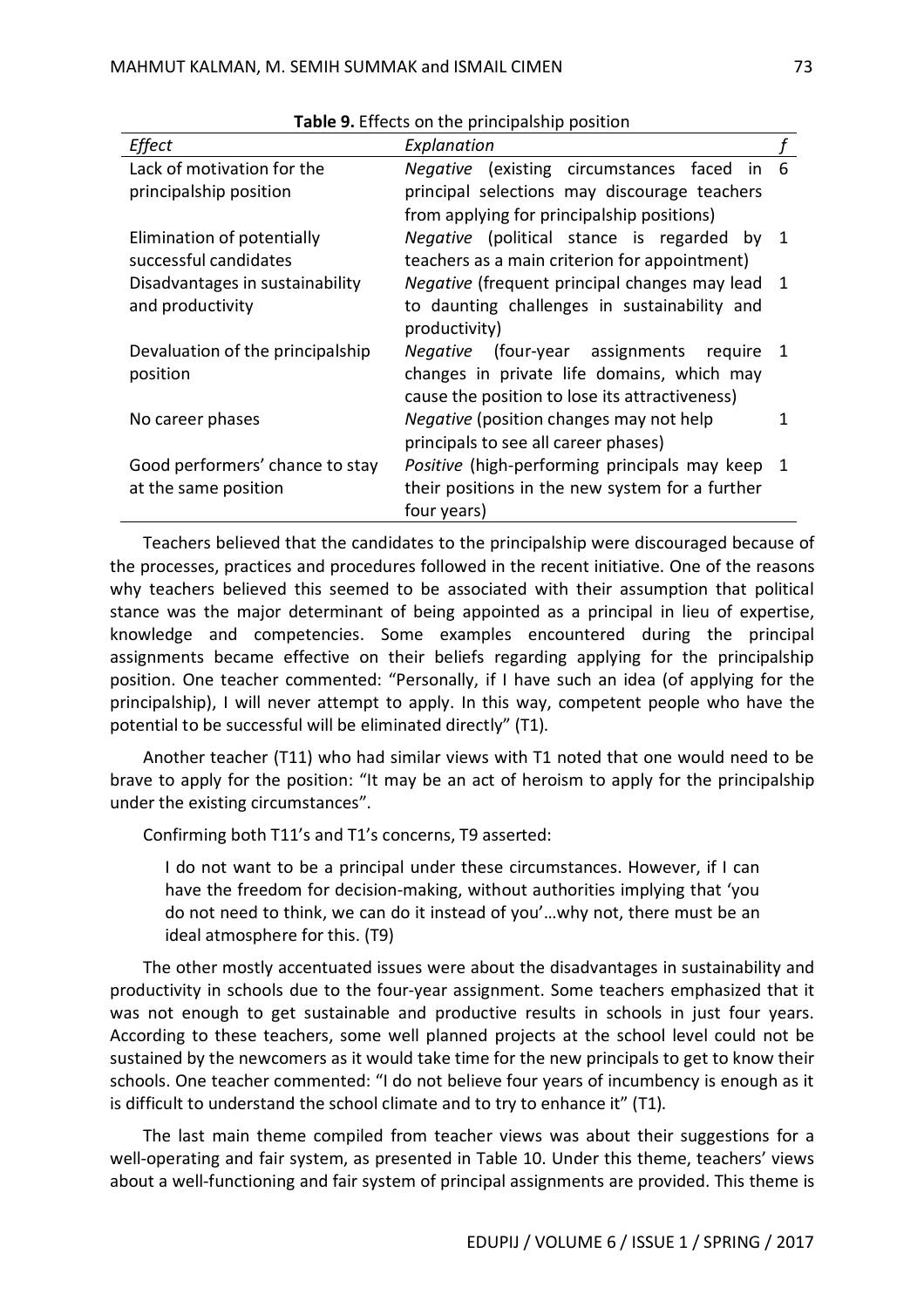presented with the related aspects of the initiative to unearth what teachers expected from a well-operating and fair system in principal assignments.

| $\frac{1}{2}$ and $\frac{1}{2}$ and $\frac{1}{2}$ and $\frac{1}{2}$ and $\frac{1}{2}$ and $\frac{1}{2}$ and $\frac{1}{2}$ and $\frac{1}{2}$ and $\frac{1}{2}$ and $\frac{1}{2}$ and $\frac{1}{2}$ and $\frac{1}{2}$ and $\frac{1}{2}$ and $\frac{1}{2}$ and $\frac{1}{2}$ and $\frac{1}{2}$ a<br>Suggestion | Explanation                 |   |
|-------------------------------------------------------------------------------------------------------------------------------------------------------------------------------------------------------------------------------------------------------------------------------------------------------------|-----------------------------|---|
| Prioritizing qualifications/deservingness                                                                                                                                                                                                                                                                   | Process-related             | 4 |
| Written exam                                                                                                                                                                                                                                                                                                | Process-related             | 3 |
| Choosing the right people                                                                                                                                                                                                                                                                                   | Competence-related          |   |
| Measuring personal success/competencies                                                                                                                                                                                                                                                                     | Competence-related          | 2 |
| Supervision after assignments                                                                                                                                                                                                                                                                               | Outcome-related             | 2 |
| Establishment of interview/exam centers                                                                                                                                                                                                                                                                     | Process-related             |   |
| A school for school managers                                                                                                                                                                                                                                                                                | Professionalization-related |   |
| Extra points for postgraduate studies                                                                                                                                                                                                                                                                       | Professionalization-related |   |
| Setting up an environment of trust                                                                                                                                                                                                                                                                          | Process-related             |   |
| Change in scoring and related ratios                                                                                                                                                                                                                                                                        | Process-related             |   |
| An objective interview                                                                                                                                                                                                                                                                                      | Process-related             |   |
| A diversely established jury                                                                                                                                                                                                                                                                                | Process-related             |   |
| A system re-structuring                                                                                                                                                                                                                                                                                     | Whole-system-related        |   |
| Written exam + interview                                                                                                                                                                                                                                                                                    | Process-related             |   |

**Table 10.** Suggestions for a well-operating and fair system

The most recurring sub-themes were seen to be related to process and procedure. As indicated in Table 10, the most critical suggestion was to focus attention on the applicants' qualifications, or more simply the issue of deservingness. They argued that deservingness needed to be the main determinant of getting the position. One teachers said: "I would like to see young people who have developed themselves and are more idealist to come to the principalship positions. But this must only be done based on deservingness " (T6).

They believed that a written exam could be one way to assure that no one was favored just because of their personal contacts or other issues that signaled favoritism. They emphasized the significance of choosing the right people to take the lead, which could be possible by measuring personal success and competencies objectively based on teacher views. Another issue appeared to be linked with supervising those selected in the field after assignment. Supervision was accepted as a practice for ensuring whether or not the right people were chosen and what kind of problems emerged by pursuing such a way of assigning candidates as principals: "After the principals are assigned, schools must be supervised for three or four months in order to see whether or not there has been any difference noted since the assignments" (T3).

Other suggestions, such as setting up a school for the training of school principals and giving extra points to those holding postgraduate degrees, focused on the professionalization of principalship. The others were suggestions to make the recent initiative, its processes, procedures and practices more standard-based.

Teachers' suggestions demonstrated that the problems which seemed to be processand procedure-related caused teachers to have negative perceptions about the initiative. It can be suggested based on teachers' views that if the process- and procedure-related issues were handled in a more objective, fair and transparent way which also prioritized the qualifications of the candidates not the political stances and/or politics, teachers would be more able to positively evaluate the initiative. One participant commented: "I neither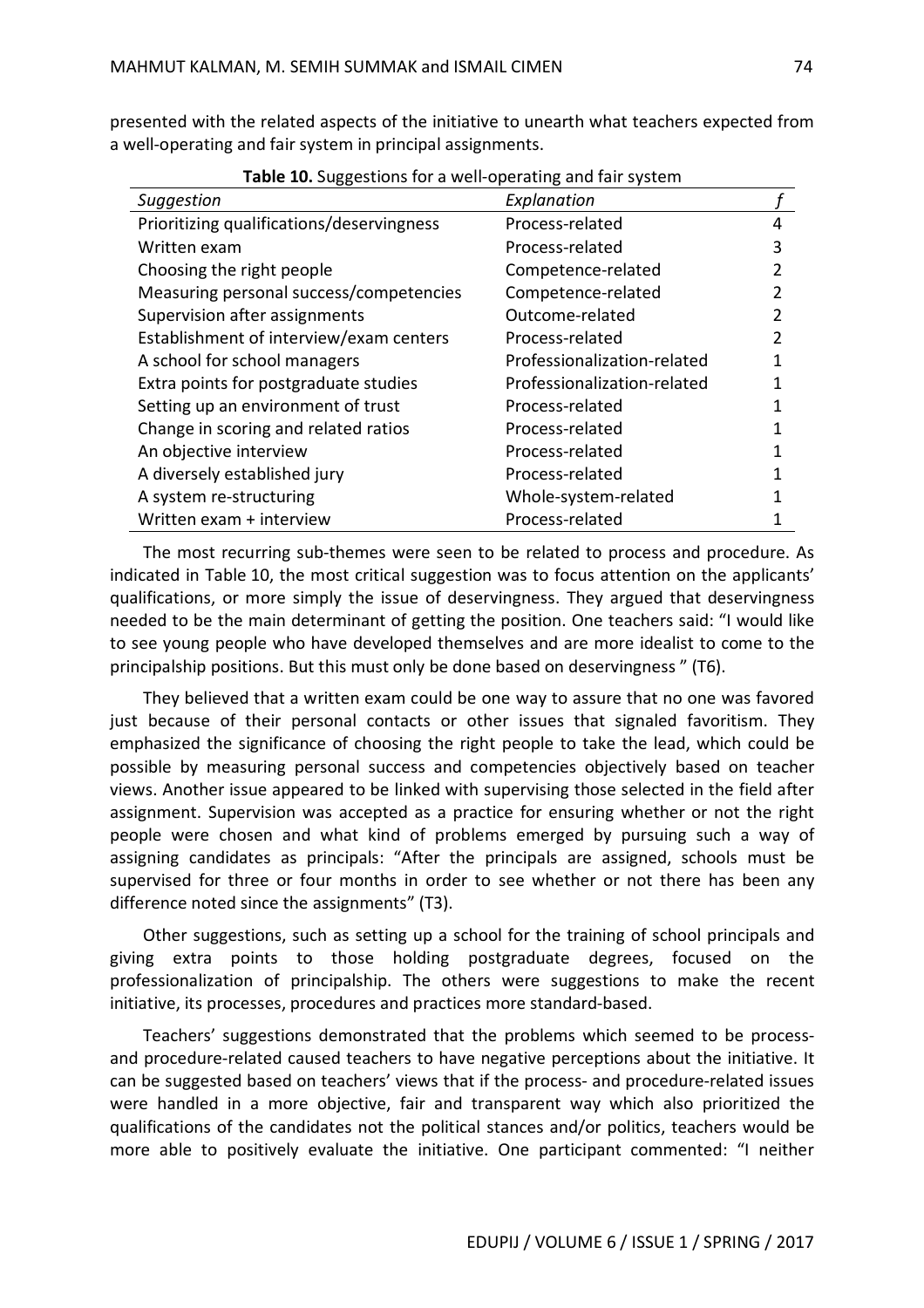support the new system nor the former one. Both systems need to be harmonized into a new, completely objective and trustworthy system" (T4).

Lastly, teachers emphasized that an atmosphere of trust needed to be set up, and that scoring and ratios in the evaluations required revisions. The objectivity of the interviews, the composition of the selection jury and a system-wide restructuring were among other significant suggestions made.

#### **Conclusion and Discussion**

In this study, the researchers attempted to explore the processes pursued in principal assignments and the potential outcomes of the recent principal assignment initiative, a system-wide change initiative launched in Turkey, from the standpoints of school principals and teachers. A procedural justice perspective and a principal succession planning approach were adopted in the current research. Such a justice-related perspective may be significant to better grasp the reasons behind the contentment and discontentment with change initiatives because it is believed that any change lends itself to the assessment of perceptions regarding fairness (Bernerth, Armenakis, Field, & Walker, 2007). More importantly, the perceived legitimacy of change is closely linked with procedural justice (Korsgaard, Sapienza, & Schweiger, 2002). As procedural justice is strongly related to job satisfaction, trust in management, organizational commitment, and turnover intentions (Kernan & Hanges, 2002), attaining procedural justice in organizational contexts such as this Turkish case seems vital. In addition, a principal succession planning approach was highlighted as a planned approach ensuring the standardization of the processes, procedures and practices to be observed in assignments appears to be lacking in Turkey. This research implies that most of the problems emerging in the current initiative might stem from the lack of such a planned approach.

The results demonstrated that most of the former, re-assigned and newly appointed school principals and teachers thought that the processes, procedures and practices followed during the last change were not ethical and totally fair. Some of them, however, did not state that the change process was unfair directly, but implied that some processes, procedures, and practices did not work as they were supposed to. The main philosophy behind the initiative was considered to be political interference and setting up a "cadre" comprising of people from some specific teacher unions by some principals and teachers. Specifically, the former and some of the re-assigned principals and teachers mainly focused on the negative aspects of change such as the dismissal of successful school principals. However, the principals stating this were young, with 2-8 years of experience as principals. One female principal, who had 19 years of experience, asserted that political interference had always been a part of principal recruitment and selection. Furthermore, she found the existing interference softer than in the past. This issue is also mentioned in the professional autobiography of a well-known researcher, Aytaç Açıkalın, in the field of educational administration in Turkey. Açıkalın confessed in his autobiography that political favoritism is not a new issue and will be a problem in principal selections, giving an example from his own experiences during his incumbency as a principal in 1975 (Akbayır, 2016). Similar issues can also be seen in different countries. In Hong Kong, for example, relational associations, loyalty, and acquaintance were detected to be influential on the final decisions regarding principal appointments (Walker & Kwan, 2012).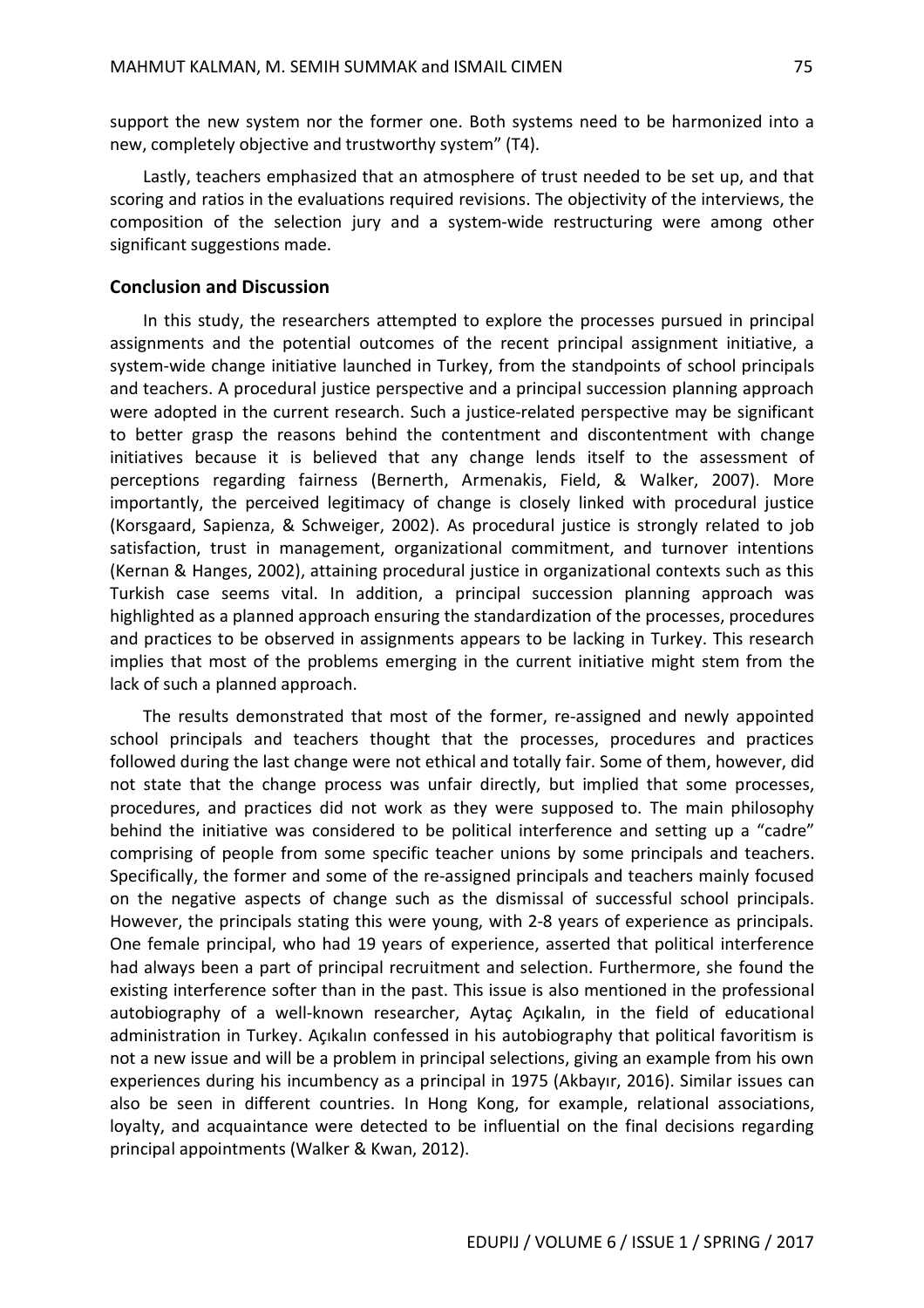Lack of an information process, top-down imposition of change, inappropriate evaluation criteria, and questionable evaluator quality were among the aspects former principals and some teachers mostly complained about. Evaluator quality was one of the strongly accentuated aspects of the change, which is consistent with Kapusuzoğlu and Öztürk's (2016) study. These seemed to be the issues that would challenge both teachers' and school principals' trust in the fairness of the education system. This finding is significant as organizational justice plays a key role in the operationalization of trust in change processes (Novelli et al., 1995). Involving employees in the change process through increasing the fairness and transparency of decision-making processes, providing useful, timely and accurate information on change and making explanations for the decisions can help organizational managers to temper resistance to change (Georgalis, Samaratunge, Kimberley, & Lu, 2015). Most of the participants believed that the regulation was constructed without appealing to the stakeholders' views, and that there was no transparency to the system making it possible to observe all the processes, procedures and practices in detail.

Some principals, the former principals in particular, argued that they felt burnout, distrust, and loss of energy due to the change. The former principals were dismissed, returned to the classroom as teachers, and therefore, these negative outcomes were mostly accentuated by them. Furthermore, some of the re-assigned female and male principals stated that they felt a sense of injustice, hopelessness, and worthlessness. Consistent with the principals, teachers also held a sense of unfairness. In Riolli and Savicki's (2006) study, it was found that lower procedural justice was a predictor of higher burnout, strain, and turnover. If the perceived level of procedural justice is low, then negative organizational outcomes such as burnout, strain, and turnover will tend to increase. Folger and Cropanzano (1998) argue that upon feeling a lack of fairness, employees will feel a decline in their morale, intent to quit their jobs and attempt to damage the organization. Perceived unfairness can cause counter-productive work behaviors in organizations (Beauregard, 2014). As Singer (1992) found, candidates' perceptions of fairness regarding the procedures can affect their later job-related attitudes such as organizational commitment, work satisfaction, and perceived organizational effectiveness. Therefore, during change initiatives, procedural justice may inspire employees to feel that their work and knowledge is honored and that they are respected in their organizations (Michel et al., 2010), which may positively influence their attitudes towards change.

From the newly assigned and some of re-assigned principals' perceptions, however, the portrait was somehow different. Even though they were assigned as principals under the new system, nearly all of them, both female and male principals, considered that the process, procedures and practices followed were not ethical. This can be explained using Schminke, Ambrose, and Noel's (1997) ethical frameworks. According to Schminke et al. (1997), all individuals have ethical frameworks which guide them to perceive and react to organizational events. They call those who approach ethical situations through *process lens* as ethical formalists and those who perceive these situations through *outcome lens* as ethical utilitarians. In this case, new school principals can be considered as ethical formalists as they focused on the procedures and processes rather than the outcomes in the context of the principal assignments. In contrast to the former principals' views, the new principals viewed the change as a necessary step to combat managerial blindness and underperformance. They thought the change was necessary, but felt discomfort due to the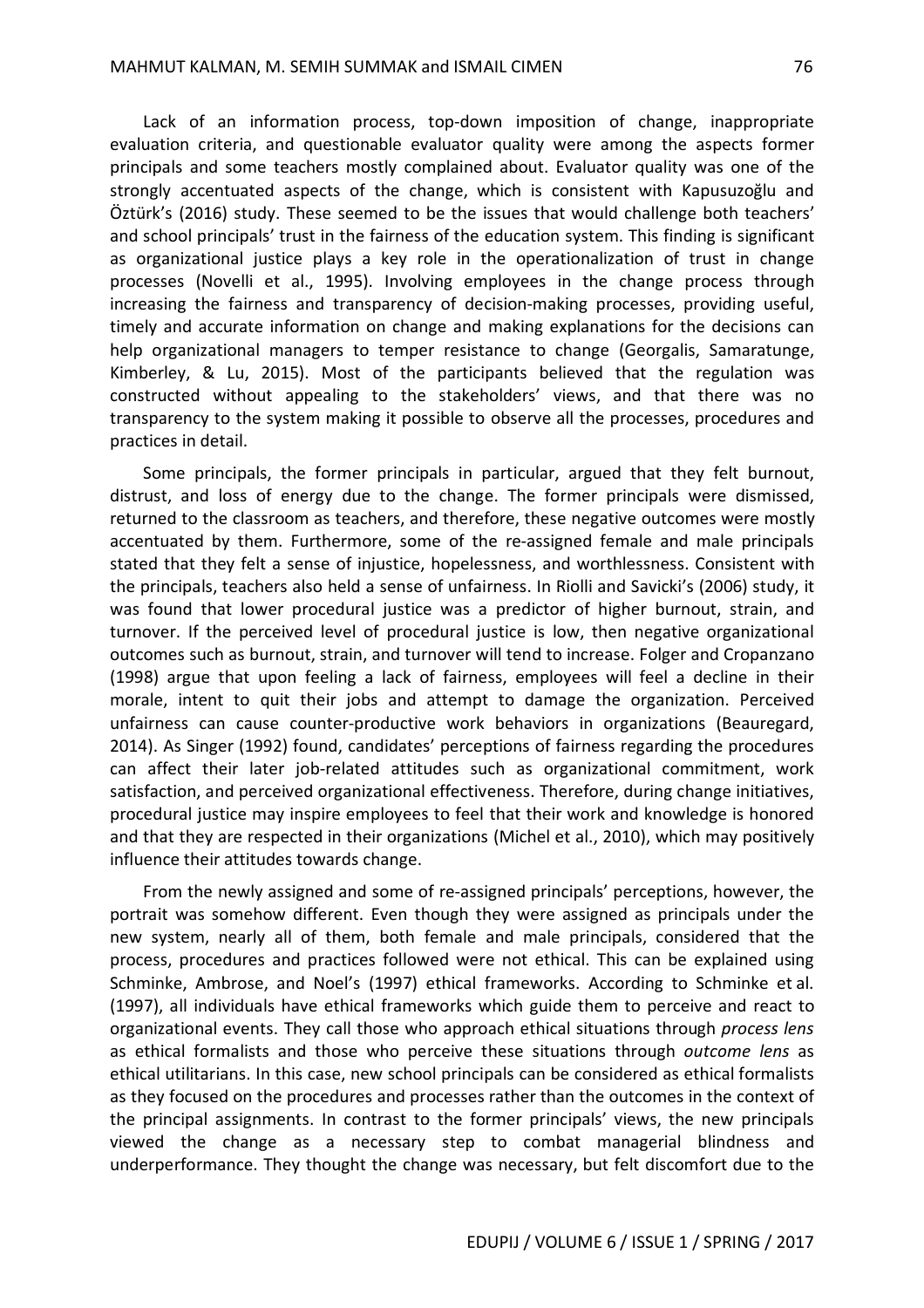processes, procedures and practices during the change. The results of this current research are consistent with Memişoğlu's (2015) and Sezer's (2016) studies which unearthed similar reasons behind principals' positive and negative perceptions regarding the recent initiative. Similar to the principals, teachers found the initiative procedurally unfair, but some of them noted that the initiative was useful in itself and that the problems raised were from not implementing the regulation to the letter.

One of the main themes of the study was about the impact of the recent change on the future of the principalship position and newly assigned principals. It was seen that only former and some of the re-assigned principals had negative perceptions about the effects of the new change. The former principals believed that those who were strongly committed to those in political power would be assigned in the future and that most of the new ones would do their best to satisfy the government in order to be appointed for another four years of incumbency. However, the newly assigned and some of the re-assigned principals were concerned about the commitment problem. They asserted that principals would be less committed to their schools as they would stay there for four years, which would also cause them not to take initiatives for their schools. This was a recurring theme that emerged in the teachers' views.

Four principals also mentioned the devaluation of the principalship position due to the reason just stated. Some principals believed that the change would deepen the chronic problems of the educational system, and it would also form a kind of balkanization among the school staff. However, teachers commented on the effect of the initiative on their lack of motivation to get such a position at schools due to processes and procedures pursued during the initiative. These findings are consistent with the literature. Brundrett et al. (2006) argue that principal appointments to leadership positions have significant implications for the principals themselves, as well as for their colleagues and the school.

The last theme revealed the participants' views about a well-operating system in principal assignments. It was observed that the female principals in particular, stressed the significance of considering leadership competencies and capabilities in principal assignments. Another important issue was related to the career paths of the principals. Most of the participants suggested a written exam and an interview. Assignments based only upon interviews were not found proper due to favoritism, the quality of the interview panel, and the lack of objectivity. Teachers also mentioned similar suggestions. What they argued was mostly related to the issue of deservingness. They asserted that the impact of politics and political orientations needed to be eliminated, which they believed to be possible through the standardization of the processes, procedures and practices. These findings are consistent with the studies of Kayıkçı, Özyıldırım, and Özdemir (2016), Singer (1992), and Walker and Kwan (2012), and University-MoNE collaboration, a central assignment system, leadership training, candidacy process, objective interviews, a competent and impartial jury, a systemwide re-structuring and internship were among the suggestions for a better and fair principal assignment system.

The findings of this current study altogether demonstrated that outcome favorability may not have affected newly assigned or some of the re-assigned principals' views about the fairness of the system. However, the new principals and some of the re-assigned principals did not directly delineate that the change was totally unfair. According to some of them, the change paved the way for new people to hold the principalship position despite some problems in the implementation process of the initiative. Both female and male principals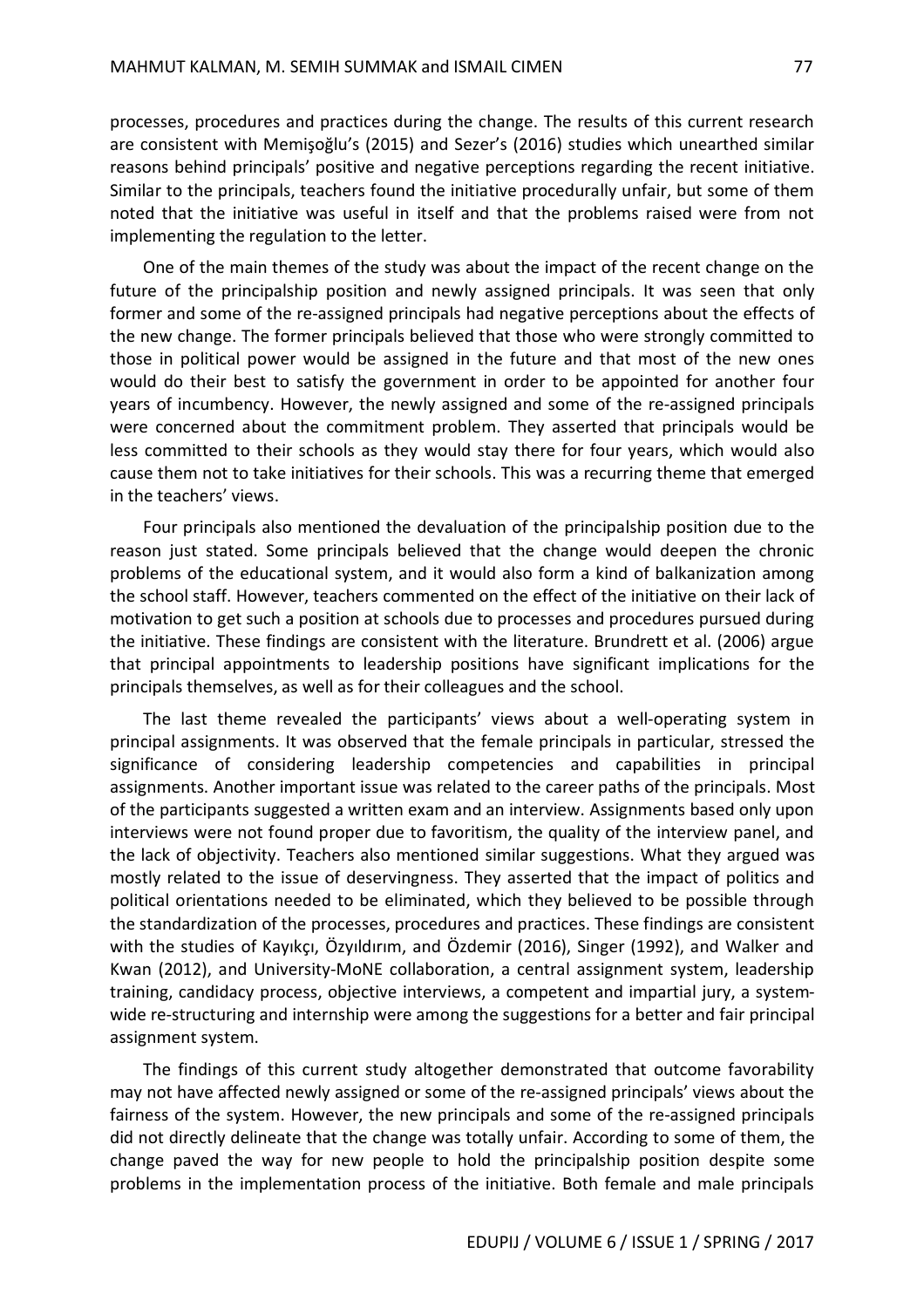were of the same opinion about the problems related to the processes, procedures, and practices during the initiative. Teachers also criticized the initiative due to similar reasons. It was understood from teacher views that process- and procedure-related issues overshadowed the potential merits of the initiative. In this respect, Argon (2010) argues that if all the procedures and policies are settled in accordance with the principles of justice, those who are negatively affected by the change would tend to accept the outcomes. Consistently, Brotheridge (2003) focuses on the importance of a fair change implementation in addressing the concerns of those negatively affected by organizational change. Attaining justice in the organization will help to cultivate pro-change behaviors in organizational members (Fuchs, 2011; Fuchs & Edwards, 2012) even when the outcomes are not favorable for everyone. This is because people tend to make procedural justice judgments based on the fairness of the decision procedures regardless of the outcome favorability (Daly, 1995). The change which is seen procedurally fair leads to positive appraisals of the effects of the change initiative (Benson, 2002; Paterson & Cary, 2002). Justice judgments and orientation toward acceptance and support for change in the organization are significantly related (Sousa & Vala, 2002).

If properly implemented, leadership succession planning could be an important step for Turkey as it requires careful recruitment, the support and retention of people who are well prepared and qualified for the challenges they will face as administrators and the sustainability of such people in the long-term (Read, 2012; Renihan, 2012). In this recent initiative, it can be suggested that one of the main criteria used to assign school principals was 'fit'. According to Palmer, Kelly, and Mullooly (2016), if fit will be used in the selection of principals, it must not supersede some other significant characteristics, such as the candidates' ability to affect student achievement, which can be determined objectively. Furthermore, It should be remembered that justice can help construct a buffer zone which may mediate a smooth transition of a change process, and it may contribute to the success of organizational change (Ford, 2012), increase commitment to change (Foster, 2008), and influence openness toward future change (Imberman, 2009). However, the process, practices and procedures which were perceived unfair seemed to overshadow the potential benefits that this change could bring about. The same problem can be seen in the research conducted on other reform initiatives. The practices and processes in the change might underscore the contributions that change could make as happened in the 4+4+4 educational reform (Summak, 2016), which portraits a reality about Turkey's way of initiating changes: "too many times burnt, but never shy…".

#### **Notes**

#### Corresponding author: MAHMUT KALMAN

This research is a revised and expanded version of a paper partly presented at the  $2^{nd}$ International Eurasian Educational Research Congress which was held at Hacettepe University, Ankara, Turkey between 8-10 June 2015.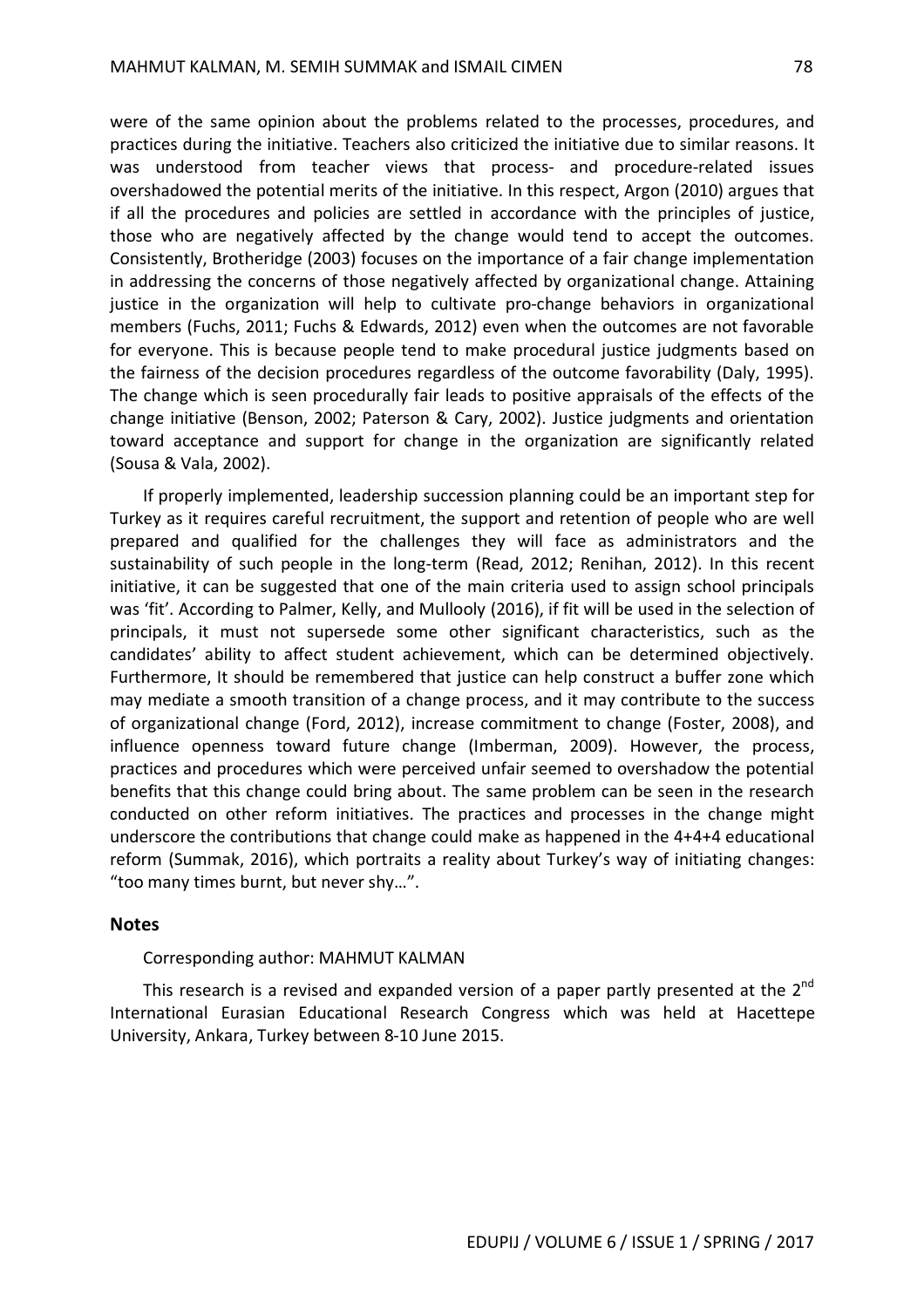## **References**

- Agee, J. (2009). Developing qualitative research questions: A reflective process. *International Journal of Qualitative Studies in Education*, *22*(4), 431-447.
- Akbayır, S. (2016). *Derin kuyuların ince serin suları: Aytaç Açıkalın kitabı*. Ankara: Pegem Akademi.
- Amador-Valerio, O. (2016). *Principal succession: Lost in the shuffle* (Unpublished doctoral dissertation). San Diego State University.
- Arabacı, İ. B., Şanlı, Ö., & Altun, M. (2015). Okul yöneticilerinin yetiştirilme ve atama yöntemlerine ilişkin sendika temsilcilerinin, maarif müfettişlerinin ve okul yöneticilerinin görüşlerinin değerlendirilmesi. *Mustafa Kemal Üniversitesi Sosyal Bilimler Enstitüsü Dergisi, 12*(31), 166-186.
- Argon, T. (2010). Akademisyenlerin performans değerlendirme, motivasyon ve örgütsel adalet ile ilgili görüşlerine ilişkin nitel bir çalışma. *International Online Journal of Educational Sciences*, *2*(1), 133-180.
- Athanasoula-Reppa, A., & Lazaridou, A. (2008). Requirements, roles, and challenges of the principalship in Greece and Cyprus: Newly appointed principals' views. *European Education*, *40*(3), 65-88.
- Barber, M., Whelan, F., & Clark. M. (2010). *Capturing the leadership premium: How the world's top school systems are building leadership capacity for the future*. Boston, MA: McKinsey.
- Bartlett, C. (2011) *Principal succession: Trends and impacts* (Unpublished doctoral dissertation). University of Houston, Texas.
- Beauregard, T. A. (2014). Fairness perceptions of work-life balance initiatives: Effects on counterproductive work behaviour. *British Journal of Management*, *25*(4), 772-789.
- Bennett, F., Carpenter, V., & Hill, M. (2011). Passing the baton: Principal succession in schools. *Leading and Managing*, *17*(1), 28-44.
- Benson, C. (2002). *Procedural justice, effective leadership, and organizational commitment amidst organizational change* (Unpublished doctoral dissertation). University of California, Santa Cruz.
- Bernerth, J. B., Armenakis, A. A., Field, H. S., & Walker, H. J. (2007). Justice, cynicism, and commitment: a study of important organizational change variables. *The Journal of Applied Behavioral Science*, *43*(3), 303-326.
- Beycioglu, K., & Wildy, H. (2015). Principal preparation: The case of novice principals in Turkey. In K. Beycioglu & P. Pashiardis (Eds.), *Multidimensional Perspectives on Principal Leadership Effectiveness* (pp. 1-17). Hershey, PA: IGI Global.
- Bloom, N., Lemos, R., Sadun, R., & van Reenen, J. (2015). Does management matter in schools?. *The Economic Journal*, *125*(584), 647-674.
- Böhlmark, A., Grönqvist, E., & Vlachos, J. (2016). The headmaster ritual: The importance of management for school outcomes. *The Scandinavian Journal of Economics, 118*(4), 912-940.
- Bozkurt, C., & Bellibaş, M. Ş. (2016). Görevlendirme kapsamında çalışan okul yöneticilerinin atanma yöntemleri ve yeterliliklerine ilişkin yönetici ve öğretmen görüşleri. *Adıyaman Üniversitesi Eğitim Bilimleri Dergisi*, *6*(1), 46-74.
- Brotheridge, C. M. (2003). The role of fairness in mediating the effects of voice and justification on stress and other outcomes in a climate of organizational change. *International Journal of Stress Management*, *10*(3), 253-268.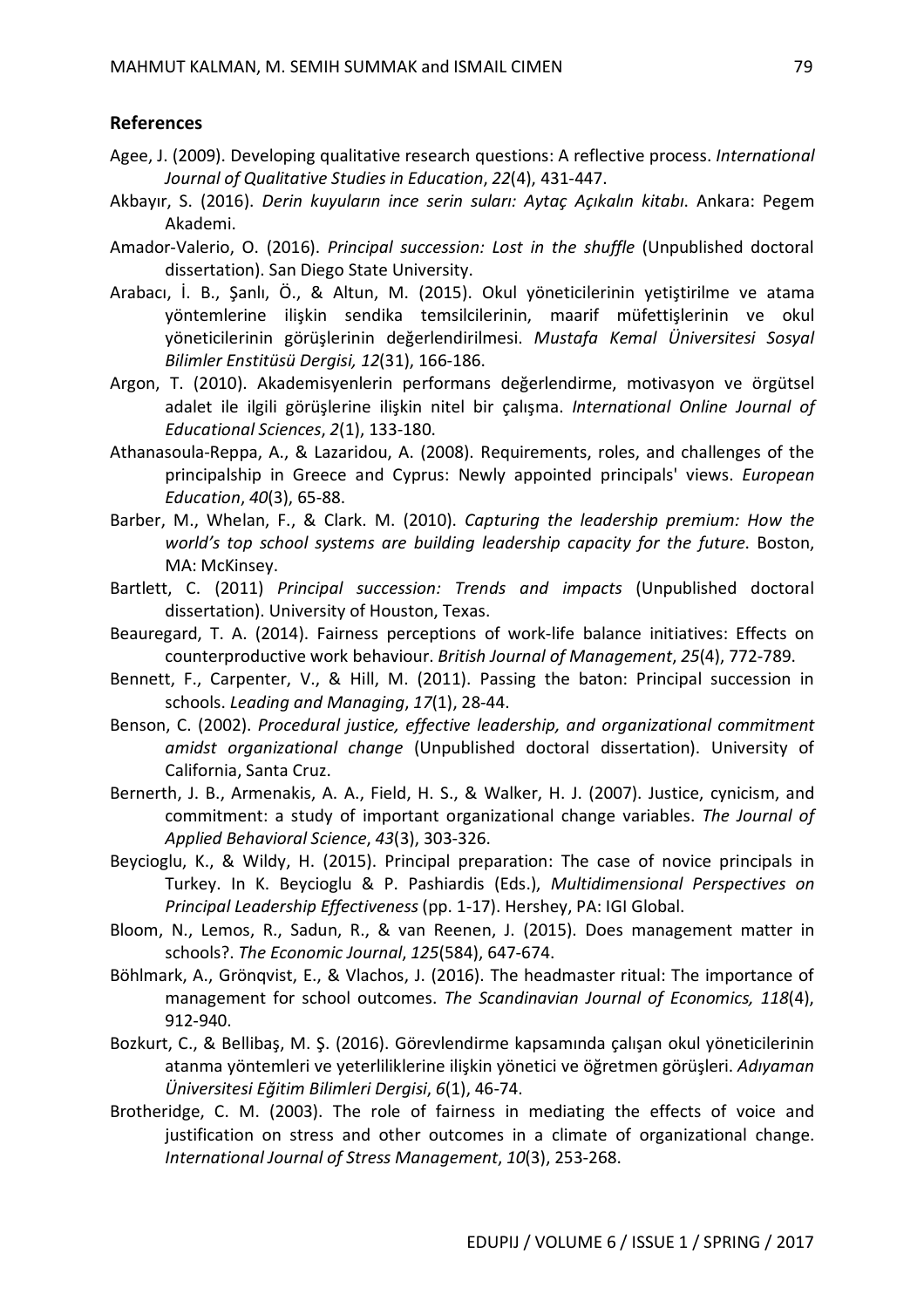- Brundrett, M., Rhodes, C., & Gkolia, C. (2006). Planning for leadership succession: Creating a talent pool in primary schools. *Education 3-13, 34*(3), 259-268.
- Bush, T. (2008). *Leadership and management development in education*. Thousand Oaks, California: Sage.
- Bush, T. (2011). Succession planning and leadership development for school principals: Comparing English and South African approaches. *Compare: A Journal of Comparative and International Education, 41*(6), 785-800.
- Bush, T., & Glover, D. (2014). School leadership models: What do we know?. *School Leadership & Management*, *34*(5), 553-571.
- Coelli, M., & Green, D. A. (2012). Leadership effects: School principals and student outcomes. *Economics of Education Review, 31*(1), 92-109.
- Cranston, N. C. (2007). Through the eyes of potential aspirants: Another view of the principalship. *School Leadership & Management*, *27*(2), 109-128.
- Daly, J. P. (1995). Explaining changes to employees: The influence of justifications and change outcomes on employees' fairness judgments. *The Journal of Applied Behavioral Science*, *31*(4), 415-428.
- Darling-Hammond, L., Meyerson, D., LaPointe, M., & Orr, M. T. (2010). *Preparing principals for a changing world: Lessons from effective school leadership programs*. San Francisco, CA: Jossey-Bass.
- Delgado, M. L. (2015). The appointment of school leaders in Mexican primary schools: An exploratory study of the system of promotion. *International Journal of Educational Leadership and Management*, *3*(1), 55-79.
- Dhuey, E., & Smith, J. (2014). How important are school principals in the production of student achievement?. *Canadian Journal of Economics/Revue Canadienne D'économique*, *47*(2), 634-663.
- Di Liberto, A., Schivardi, F., & Sulis, G. (2015). Managerial practices and student performance. *Economic Policy*, *30*(84), 683-728.
- Fink, D., & Brayman, C. (2006). School leadership succession and the challenges of change. *Educational Administration Quarterly*, *42*(1), 62-89.
- Folger, R., & Cropanzano, R. (1998). *Organizational justice and human resource management*. Thousand Oaks, CA: Sage Publications.
- Ford, D. L. (2012). *The role of self efficacy, distributive justice, and procedural justice on large scale organizational change initiatives* (Unpublished doctoral dissertation). Walden University, Minneapolis, Minnesota.
- Foster, R. D. (2008). *Individual resistance, organizational justice, and employee commitment to planned organizational change* (Unpublished doctoral dissertation). The University of Minnesota, Minneapolis, Minnesota.
- Fuchs, S. (2011). The impact of manager and top management identification on the relationship between perceived organizational justice and change-oriented behaviour. *Leadership and Organization Development Journal*, *32*(6), 555-583.
- Fuchs, S., & Edwards, M. R. (2012). Predicting pro-change behaviour: The role of perceived organisational justice and organisational identification. *Human Resource Management Journal*, *22*(1), 39-59.
- Georgalis, J., Samaratunge, R., Kimberley, N., & Lu, Y. (2015). Change process characteristics and resistance to organisational change: The role of employee perceptions of justice. *Australian Journal of Management*, *40*(1), 89-113.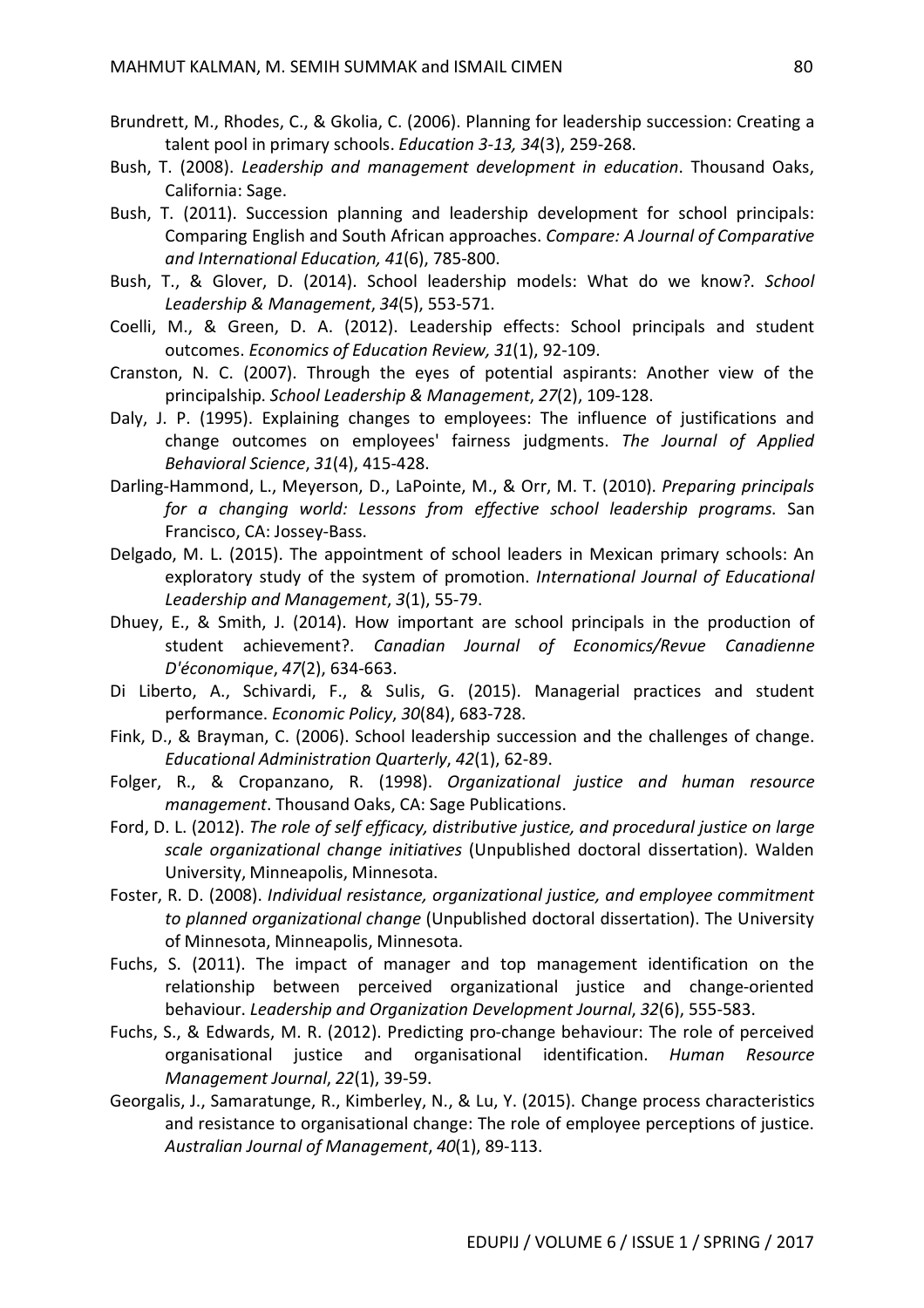- Grissom, J., & Loeb, S. (2010). *Triangulating principal effectiveness: How perspectives of parents, teachers, and assistant principals identify the central importance of managerial skills (Working paper)*. Stanford, CA: Stanford University, Center for Education Policy Analysis.
- Gurr, D., Drysdale, L., & Mulford, B. (2006). Models of successful principal leadership. *School leadership and Management*, *26*(4), 371-395.
- Hallinger, P. (2005). Instructional leadership and the school principal: A passing fancy that refuses to fade away. *Leadership and Policy in Schools*, *4*(3), 221-239.
- Hallinger, P., & Heck, R. H. (1998). Exploring the principal's contribution to school effectiveness: 1989-1995. *School Effectiveness and School Improvement*, *9*(2), 157- 191.
- Hargreaves, A., & Fink, D. (2006). *Sustainable leadership*. San Francisco, CA: Jossey-Bass.
- Heffernan, A. (2016). The Emperor's perfect map: leadership by numbers. *The Australian Educational Researcher*, *43*(3), 377-391.
- Hoy, W. K., & Tarter, C. J. (2004). Organizational justice in schools: No justice without trust. *International Journal of Educational Management*, *18*(4), 250-259.
- Imberman, M. D. (2009). *Organizational change and organizational justice: Assessing the impact on organizational commitment, change-oriented organizational citizenship behavior, and attitude toward future change* (Unpublished doctoral dissertation). Alliant International University, San Diego, California.
- Jacob, S. A., & Furgerson, S. P. (2012). Writing interview protocols and conducting interviews: Tips for students new to the field of qualitative research. *The Qualitative Report*, *17*(42), 1-10.
- Kapusuzoğlu, S., & Öztürk, H. (2016). Analysis of the perceptions of school administrators on the recent published regulation. *Journal of Economics and Behavioral Studies*, *8*(2), 91-100.
- Karriker, J. (2007). Justice as strategy: The role of procedural justice in an organizational realignment. *Journal of Change Management*, *7*(3-4), 329-342.
- Kayıkçı, K., Özyıldırım, G., & Özdemir, İ. (2016). The assessment of school administrators' selection policy in regards to equality and assurance principles and its effect on their loyalty. *e-International Journal of Educational Research*, *7*(1), 98-115.
- Kernan, M. C., & Hanges, P. J. (2002). Survivor reactions to reorganization: Antecedents and consequences of procedural, interpersonal, and informational justice. *Journal of Applied Psychology*, *87*(5), 916-928.
- Korsgaard, M. A., Sapienza, H. J., & Schweiger, D. M. (2002). Beaten before begun: The role of procedural justice in planning change. *Journal of Management*, *28*(4), 497-516.
- Krippendorff, K. (2013). *Content analysis: An introduction to its methodology* (3<sup>rd</sup> ed.). Thousand Oaks, California: Sage.
- Leithwood, K., Harris, A., & Hopkins, D. (2008). Seven strong claims about successful school leadership. *School Leadership & Management*, *28*(1), 27-42.
- Lind, E. A., & van den Bos, K. (2002). When fairness works: Toward a general theory of uncertainty management. In B. M. Staw & R. M. Kramer (Eds.), *Research in organizational behavior* (Vol. 24) (pp. 181-223). Boston, MA, Elsevier.
- Luck, L., Jackson, D., & Usher, K. (2006). Case study: A bridge across the paradigms. *Nursing Inquiry*, *13*(2), 103-109.
- Marzucco, L., Marique, G., Stinglhamber, F., de Roeck, K., & Hansez, I. (2014). Justice and employee attitudes during organizational change: The mediating role of overall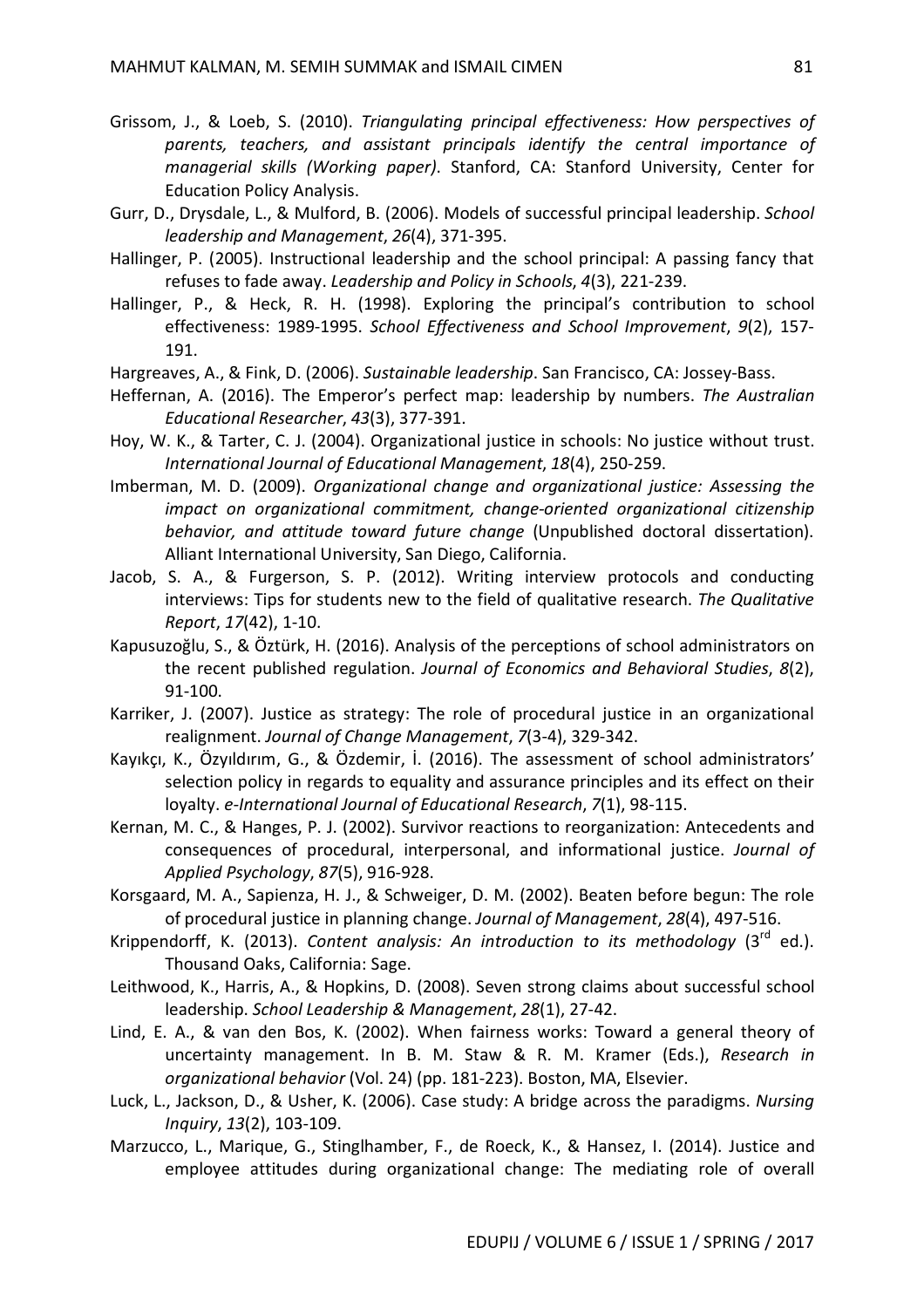justice. *Revue Européenne de Psychologie Appliquée/European Review of Applied Psychology*, *64*(6), 289-298.

- Memişoğlu, S. P. (2015). Selection, placement and instatement of school managers in Turkey: Evaluation of the current situation. *Educational Research and Reviews*, *10*(8), 1236-1242.
- Michel, A., Stegmaier, R., & Sonntag, K. (2010). I scratch your back-you scratch mine. Do procedural justice and organizational identification matter for employees' cooperation during change?. *Journal of Change Management*, *10*(1), 41-59.
- MoNE (2014a). Milli Eğitim Bakanlığına bağlı yöneticilerin görevlendirilmelerine ilişkin yönetmelik. Official Gazette of the Republic of Turkey, 29026, June 10<sup>th</sup>, 2014.
- MoNE (2014b). Milli Eğitim Temel Kanunu ile bazı kanun ve kanun hükmünde kararnamelerde değişiklik yapılmasına dair kanun. *Official Gazette of the Republic of Turkey*, 28941, March 14 th, 2014.
- Myung, J., Loeb, S., & Horng, E. (2011). Tapping the principal pipeline: Identifying talent for future school leadership in the absence of formal succession management programs. *Educational Administration Quarterly*, *47*(5), 695-727.
- Niesche, R. (2011). *Foucault and educational leadership: Disciplining the principal*. New York: Routledge.
- Niesche, R. (2013). Foucault, counter-conduct and school leadership as a form of political subjectivity. *Journal of Educational Administration and History*, *45*(2), 144-158.
- Niesche, R. (2015). Governmentality and my school: School principals in societies of control. *Educational Philosophy and Theory*, *47*(2), 133-145.
- Normore, A. (2004). Recruitment and selection: Meeting the leadership shortage in one large Canadian school district. *Canadian Journal of Educational Administration and Policy*, *30*, 218-228.
- Novelli, L., Kirkman, B. L., & Shapiro, D. L. (1995). Effective implementation of organizational change: An organizational justice perspective. *Trends in Organizational Behaviour*, *2*, 15-36.
- Oplatka, I. (2004). The principalship in developing countries: Context, characteristics and reality. *Comparative Education*, *40*(3), 427-448.
- Özyurt, E. D. (2010). *The effect of working place on the relation between perception of organizational justice, organizational support and organizational citizenship behavior* (Unpublished doctoral dissertation). Marmara University, Istanbul.
- Palmer, B., Kelly, J., & Mullooly, J. (2016). What should be done with "fit" in principal selection?. *CLEARvoz Journal*, *3*(1), 26-38.
- Paterson, J. M., & Cary, J. (2002). Organizational justice, change anxiety, and acceptance of downsizing: Preliminary tests of an AET-based model. *Motivation and Emotion*, *26*(1), 83-103.
- Patton, M. Q. (2002). *Qualitative research and evaluation methods* (3<sup>rd</sup> ed.). Thousand Oaks, California: Sage.
- Pelit, A. (2015). Comparison of the models adopted regarding the training and appointment of school administrators (Turkey, France, Denmark and England sample). In Ş. Ş. Erçetin & S. Banerjee (Eds.), *Chaos, complexity and leadership 2013* (pp. 331-342). Switzerland: Springer International Publishing.
- Pitts, J. P. (2006). *The effects of managerial communication and justice perceptions on employee commitment to organizational change: A mixed method field study* (Unpublished doctoral dissertation). Auburn University, Auburn, Alabama.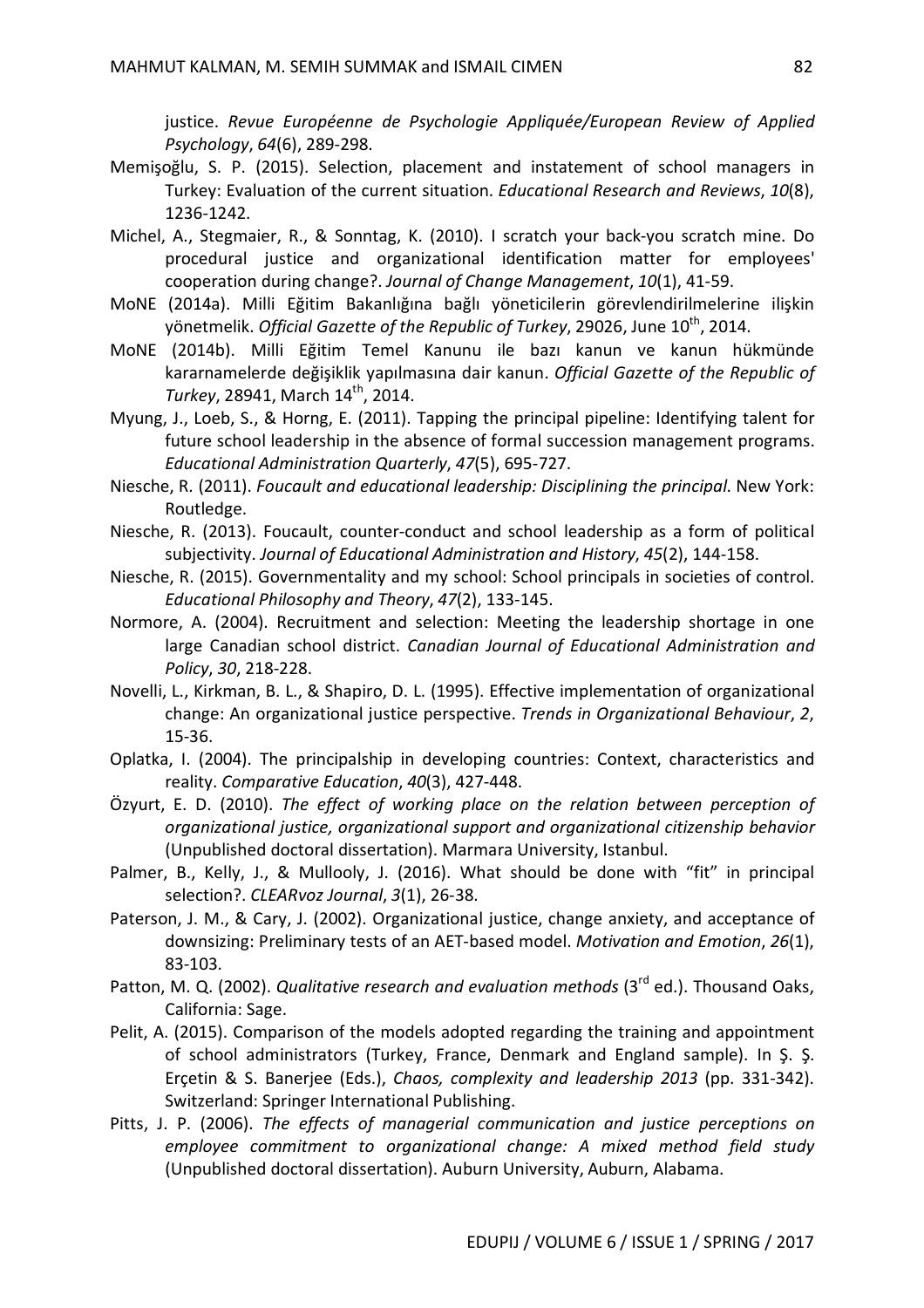- Pont, B. (2014). School leadership: From practice to policy. *International Journal of Educational Leadership and Management*, *2*(1), 4-28.
- Read, S. P. (2012). Factors that influence the preparedness of teachers for the viceprincipal's role. In A. R. Shoho, B. G. Barnett, & A. K. Tooms, (Eds.), *Examining the Assistant Principalship* (pp. 11-34), Charlotte, NC: Information Age Publishing.
- Recepoğlu, E., & Kılınç, A. Ç. (2014). Türkiye'de okul yöneticilerinin seçilmesi ve yetiştirilmesi, mevcut sorunlar ve çözüm önerileri. *Turkish Studies: International Periodical for the Languages, Literature and History of Turkish or Turkic*, *9*(2), 1817-1845.
- Renihan, P. J. (2012). Leadership succession for tomorrow's schools. *Procedia - Social and Behavioral Sciences, 55*(5), 138-147.
- Rhodes, C., & Brundrett, M. (2005). Leadership succession in schools: A cause for concern. *Management in Education*, *19*(5), 15-18.
- Riolli, L., & Savicki, V. (2006). Impact of fairness, leadership, and coping on strain, burnout, and turnover in organizational change. *International Journal of Stress Management*, *13*(3), 351-377.
- Saldaña, J. (2011). *Fundamentals of qualitative research*. Madison Avenue, NY: Oxford University Press.
- Saunders, M. N. K., & Thornhill, A. (2003). Organisational justice, trust and the management of change: An exploration. *Personnel Review*, *32*(3), 360-375.
- Schminke, M., Ambrose, M. L., & Noel, T. W. (1997). The effect of ethical frameworks on perceptions of organizational justice. *Academy of Management Journal*, *40*(5), 1190- 1207.
- Sezer, Ş. (2016). School administrators' opinions on frequently changing regulations related to appointments and relocation: A new model proposal. *Educational Sciences: Theory & Practice*, *16*(2), 335-356.
- Sezgin-Nartgün, Ş., & Ekinci, S. (2016). Assessment of school principals' reassignment process. *Universal Journal of Educational Research*, *4*(10), 2403-2410.
- Singer, M. S. (1992). Procedural justice in managerial selection: Identification of fairness determinants and associations of fairness perceptions. *Social Justice Research*, *5*(1), 49-70.
- Sousa, F., & Vala, J. (2002). Relational justice in organizations: The group-value model and support for change. *Social Justice Research*, *15*(2), 99-121.
- Soydan, T. (2016). An evaluation of the new school administrator assignment system applied in recent years in Turkey. *International Journal of Learning, Teaching and Educational Research*, *15*(5), 75-102.
- Summak, M. S. (2016). A preliminary assessment of the change recipients' perceptions of the "4+4+4 Reform Initiative": Has anything changed?. *Universal Journal of Educational Research*, *4*(4), 716-725.
- TEDMEM (Turkish Education Association) (2014). *The 2014 report on the evaluation of education.* Retrieved from http://www.tedmem.org/yayinlar.
- Thomas, G. (2011). A typology for the case study in social science following a review of definition, discourse, and structure. *Qualitative Inquiry*, *17*(6), 511-521.
- Trapiano, M. (2004). Effective succession planning. *Defense AT&L*, 50-53, Retrieved from http://www.dau.mil/pubscats/pubscats/atl/2004\_05\_06/tro-mj04.pdf.
- VanWynsberghe, R., & Khan, S. (2007). Redefining case study. *International Journal of Qualitative Methods*, *6*(2), 80-94.